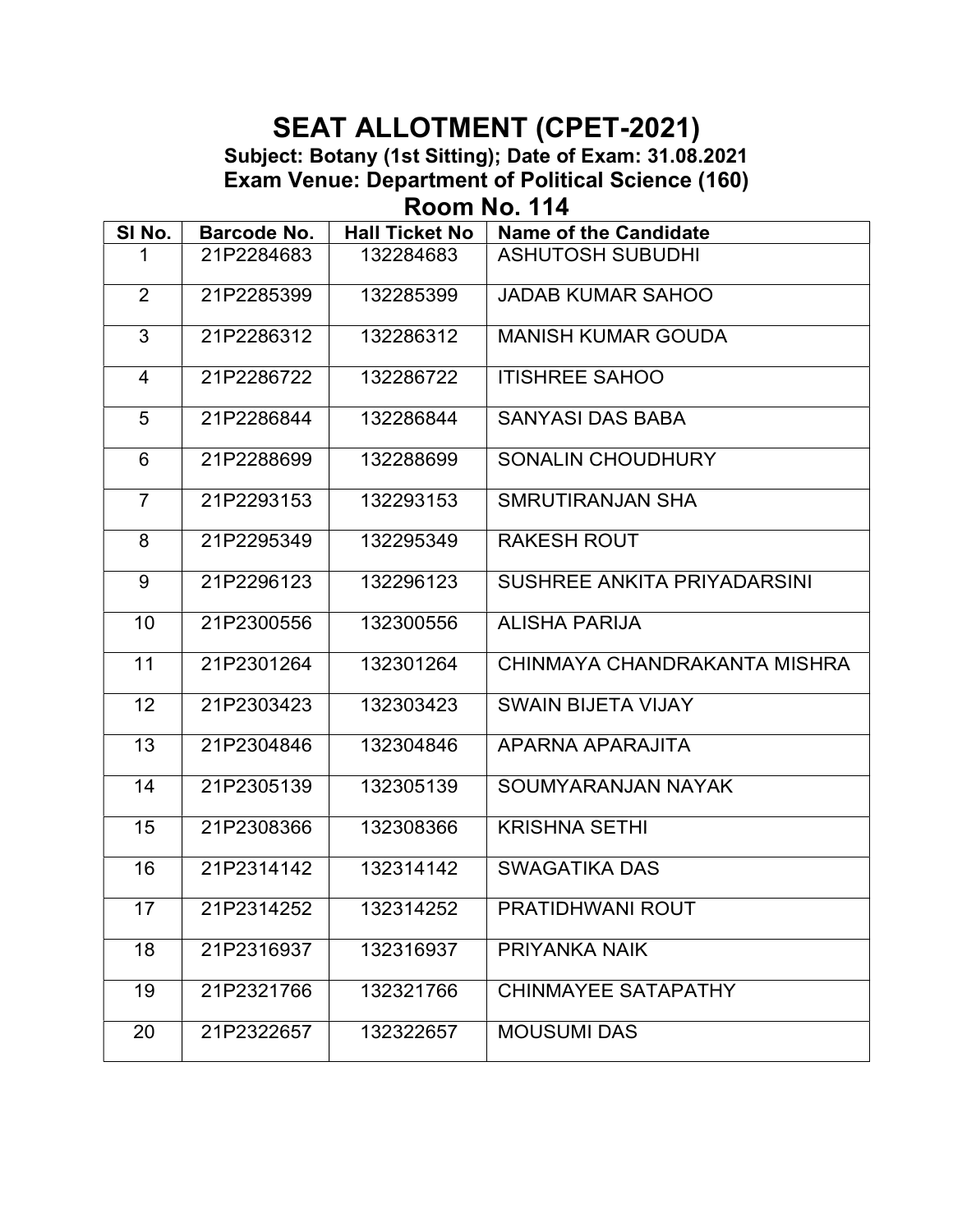Room No. 86

| SI No. | <b>Barcode No.</b> | <b>Hall Ticket No</b> | <b>Name of the Candidate</b>  |  |
|--------|--------------------|-----------------------|-------------------------------|--|
| 21     | 21P2325222         | 132325222             | <b>SOROJINI GOMANGOS</b>      |  |
| 22     | 21P2331412         | 132331412             | <b>RUPALI OJHA</b>            |  |
| 23     | 21P2345647         | 132345647             | ANANYA ANWESANA PRIYADARSHINI |  |
| 24     | 21P2347973         | 132347973             | <b>JASOBANTA SUNA</b>         |  |
| 25     | 21P2349926         | 132349926             | <b>JYOTIRMAYI BISSOYI</b>     |  |
| 26     | 21P2353184         | 132353184             | NRUSINGHANATH SAHU            |  |
| 27     | 21P2358517         | 132358517             | AMISHA PRIYADARSHINI          |  |
| 28     | 21P2363137         | 132363137             | PRIYADARSHINI PRADHAN         |  |
| 29     | 21P2366673         | 132366673             | <b>NARAYANI DASH</b>          |  |
| 30     | 21P2369416         | 132369416             | <b>SUCHITRA ROUT</b>          |  |
| 31     | 21P2369662         | 132369662             | <b>SUPRAVA JENA</b>           |  |
| 32     | 21P2375404         | 132375404             | <b>RANJAN KUMAR PAL</b>       |  |
| 33     | 21P2377044         | 132377044             | <b>RASMIREKHA NAYAK</b>       |  |
| 34     | 21P2381259         | 132381259             | <b>MAHESWAR MANDANGI</b>      |  |
| 35     | 21P2388722         | 132388722             | <b>SWAGATIKA PANDA</b>        |  |
| 36     | 21P2389374         | 132389374             | <b>DEBIDATTA MISHRA</b>       |  |
| 37     | 21P2392837         | 132392837             | <b>MONIKA DAS</b>             |  |
| 38     | 21P2396153         | 132396153             | <b>SARMISTHA DASH</b>         |  |
| 39     | 21P2397599         | 132397599             | <b>TEJESWAR KHUNTIA</b>       |  |
| 40     | 21P2401499         | 132401499             | <b>RAJKISHORE ROUT</b>        |  |
| 41     | 21P2402549         | 132402549             | <b>BANSIDHAR BEHERA</b>       |  |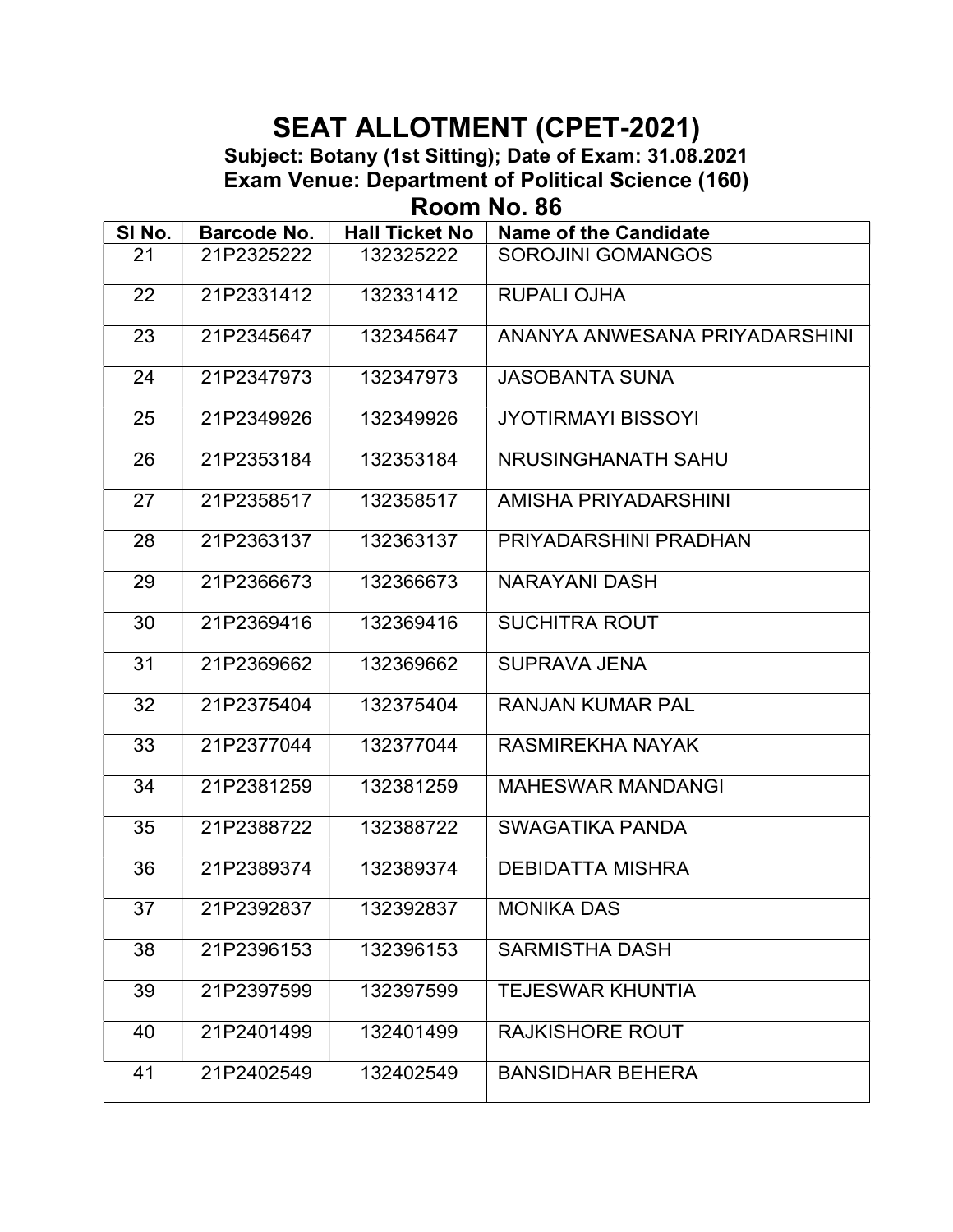| SINO. | <b>Barcode No.</b> | <b>Hall Ticket No</b> | <b>Name of the Candidate</b>       |
|-------|--------------------|-----------------------|------------------------------------|
| 42    | 21P2409952         | 132409952             | <b>SATYAJIT SAHOO</b>              |
| 43    | 21P2413032         | 132413032             | <b>ASWINI KUMAR KAK</b>            |
| 44    | 21P2413582         | 132413582             | <b>BISHNUPRIYA PARIDA</b>          |
| 45    | 21P2414099         | 132414099             | <b>MOUMITA PRIYADARSINI</b>        |
| 46    | 21P2414483         | 132414483             | <b>TRUPTIMAYEE JENA</b>            |
| 47    | 21P2417603         | 132417603             | SANGEETA MOHAPATRA                 |
| 48    | 21P2421062         | 132421062             | <b>MUKUND MADHAB PANIGRAHI</b>     |
| 49    | 21P2421604         | 132421604             | <b>SONALI MANSINGH</b>             |
| 50    | 21P2422207         | 132422207             | SIPRA SATAPATHY                    |
| 51    | 21P2423169         | 132423169             | <b>SANDHYARANI DAS</b>             |
| 52    | 21P2423976         | 132423976             | <b>BARSHARANI BARIK</b>            |
| 53    | 21P2425386         | 132425386             | <b>DEBASMITA SENAPATI</b>          |
| 54    | 21P2431152         | 132431152             | LIPA PARIDA                        |
| 55    | 21P2432692         | 132432692             | <b>BARSA GUMANSINGH</b>            |
| 56    | 21P2435574         | 132435574             | <b>BINAPANI MOHANTA</b>            |
| 57    | 21P2437266         | 132437266             | SUSHREE SANGITA SANKHUA            |
| 58    | 21P2437324         | 132437324             | SUNETRA ROY                        |
| 59    | 21P2437596         | 132437596             | <b>JYOTSNARANI MOHANTY</b>         |
| 60    | 21P2440879         | 132440879             | SUMAN SWAGATIKA NAYAK              |
| 61    | 21P2443959         | 132443959             | <b>TANMAYA DEHURY</b>              |
| 62    | 21P2448969         | 132448969             | <b>RAJESH KUMAR PRADHAN</b>        |
| 63    | 21P2450783         | 132450783             | <b>SK SIRAJUDDIN</b>               |
| 64    | 21P2454594         | 132454594             | <b>SRUSTY SRUJAYENEE MAHAPATRA</b> |
| 65    | 21P2455773         | 132455773             | <b>SHRABANA SWAIN</b>              |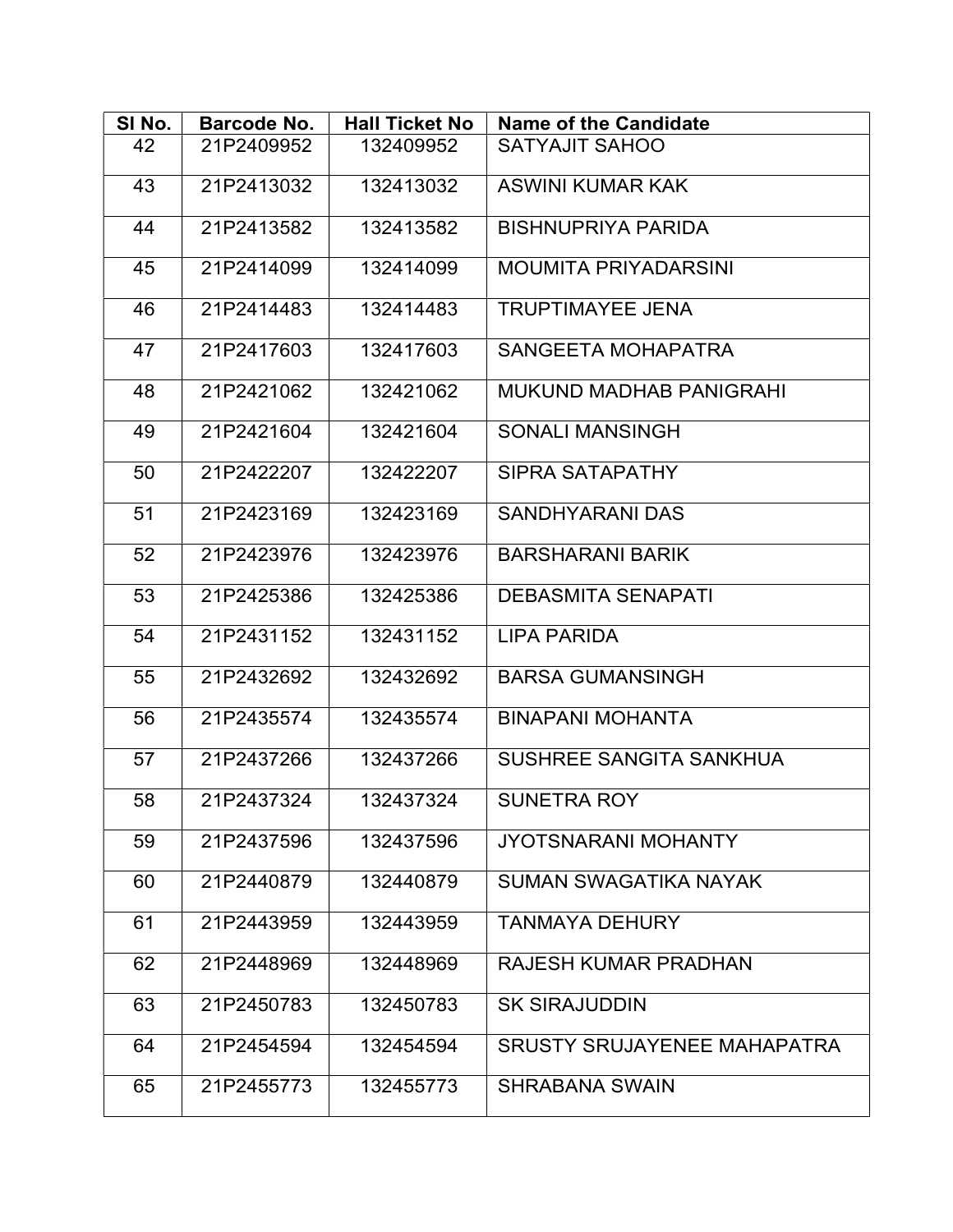| SINO. | <b>Barcode No.</b> | <b>Hall Ticket No</b> | <b>Name of the Candidate</b> |  |
|-------|--------------------|-----------------------|------------------------------|--|
| 66    | 21P2460903         | 132460903             | <b>TAPASWINEE SWAIN</b>      |  |
| 67    | 21P2460959         | 132460959             | <b>KAJAL KIRAN SAHOO</b>     |  |
| 68    | 21P2461053         | 132461053             | ARPITA PRIYADARSHINI ROUT    |  |
| 69    | 21P2461367         | 132461367             | <b>RASHMI RANJAN PALAURI</b> |  |
| 70    | 21P2462612         | 132462612             | <b>SWATI NAYAK</b>           |  |
| 71    | 21P2463074         | 132463074             | <b>TEJASMITA PRUSTY</b>      |  |
| 72    | 21P2463932         | 132463932             | <b>SHAKTI SEKHARA JENA</b>   |  |
| 73    | 21P2468599         | 132468599             | <b>CHITRASEN ANUGULIA</b>    |  |
| 74    | 21P2469303         | 132469303             | <b>MALAYA MALIK</b>          |  |
| 75    | 21P2480397         | 132480397             | SWAGATIKA MAHARANA           |  |
| 76    | 21P2485049         | 132485049             | <b>RUSALI INDRAJIT</b>       |  |
| 77    | 21P2485979         | 132485979             | <b>SAGAR BEHERA</b>          |  |
| 78    | 21P2488513         | 132488513             | PURNIMA PRADHAN              |  |
| 79    | 21P2491209         | 132491209             | <b>JINGYASHA SAHOO</b>       |  |
| 80    | 21P2492689         | 132492689             | <b>SMARANIKA MUDULI</b>      |  |
| 81    | 21P2493522         | 132493522             | <b>ABHIJEET DAKUA</b>        |  |
| 82    | 21P2494622         | 132494622             | <b>SESHADEB BISOYI</b>       |  |
| 83    | 21P2500812         | 132500812             | <b>DEBASMITA GURU</b>        |  |
| 84    | 21P2500829         | 132500829             | PUSPANJALI PRADHAN           |  |
| 85    | 21P2507796         | 132507796             | PRIYANKA PARIDA              |  |
| 86    | 21P2509472         | 132509472             | SUSHREE BARSHARANI MAHARANA  |  |
| 87    | 21P2510242         | 132510242             | <b>CHANDAN KUMAR BEHERA</b>  |  |
| 88    | 21P2515849         | 132515849             | <b>SHRADHANJALI NAYAK</b>    |  |
| 89    | 21P2516477         | 132516477             | PIYUSH KUMAR PATRA           |  |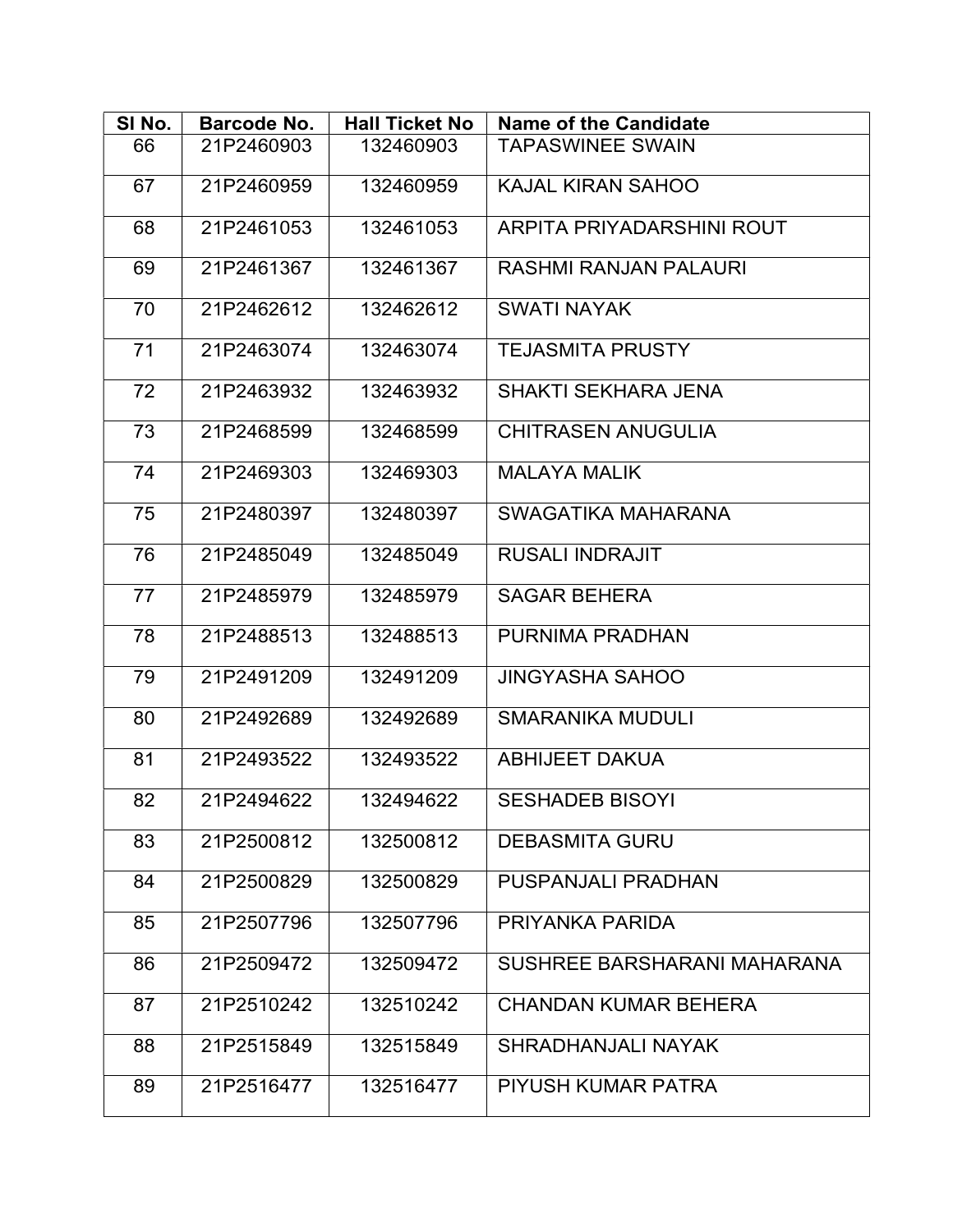| SI No. | Barcode No. | <b>Hall Ticket No</b> | Name of the Candidate         |  |
|--------|-------------|-----------------------|-------------------------------|--|
| 90     | 21P2518336  | 132518336             | <b>PRITIPARNA DEY</b>         |  |
| 91     | 21P2518677  | 132518677             | <b>PUSPANJALI SAHOO</b>       |  |
| 92     | 21P2523636  | 132523636             | <b>BARLINA BISWAMOHINI</b>    |  |
| 93     | 21P2527999  | 132527999             | <b>SANKAR MARNDI</b>          |  |
| 94     | 21P2530656  | 132530656             | <b>SUPRIYA PRIYADARSHINEE</b> |  |
| 95     | 21P2531866  | 132531866             | <b>SWEETY PURNIMA LUGUN</b>   |  |
| 96     | 21P2533782  | 132533782             | SHIBASANKAR SAHOO             |  |
| 97     | 21P2538037  | 132538037             | <b>BISWARANJAN BHUJABAL</b>   |  |
| 98     | 21P2543663  | 132543663             | <b>SIBANI PATTNAIK</b>        |  |
| 99     | 21P2546102  | 132546102             | RAKESH RANJAN BEHERA          |  |
| 100    | 21P2549796  | 132549796             | SOMALIN SOUMYADARSHINI        |  |
|        |             |                       |                               |  |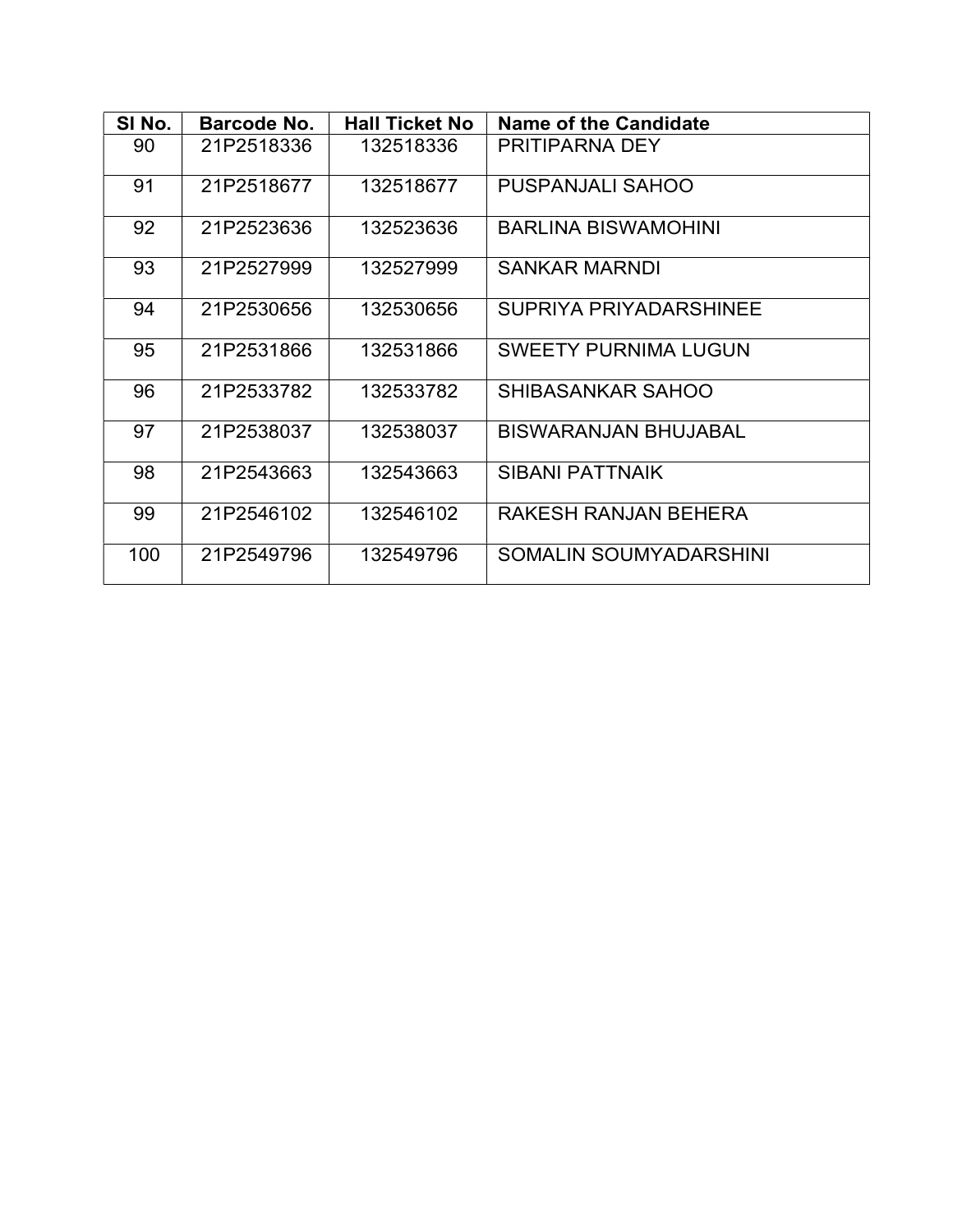Room No. 82

| SI No. | <b>Barcode No.</b> | <b>Hall Ticket No</b> | <b>Name of the Candidate</b>   |
|--------|--------------------|-----------------------|--------------------------------|
| 101    | 21P2554132         | 132554132             | PRANGYA PRIYADARSHINI PAIKARAY |
| 102    | 21P2559754         | 132559754             | <b>SWATI BISWAL</b>            |
| 103    | 21P2562213         | 132562213             | <b>SAI SWARUP MOHANTY</b>      |
| 104    | 21P2564799         | 132564799             | SUBHASHREE SATAPATHY           |
| 105    | 21P2570104         | 132570104             | <b>LIPAN SAMAL</b>             |
| 106    | 21P2570192         | 132570192             | <b>SUBHALAXMI MISHRA</b>       |
| 107    | 21P2570683         | 132570683             | <b>KAUSHIK RAY</b>             |
| 108    | 21P2573624         | 132573624             | <b>MONALI MANGARAJ</b>         |
| 109    | 21P2574859         | 132574859             | <b>ATUL GOUDA</b>              |
| 110    | 21P2579193         | 132579193             | <b>ANITA MAJHI</b>             |
| 111    | 21P2582314         | 132582314             | <b>ARPITA MOHANTY</b>          |
| 112    | 21P2582854         | 132582854             | <b>PRIYASHREE PANDA</b>        |
| 113    | 21P2582917         | 132582917             | <b>KHUSHWANT SINGH</b>         |
| 114    | 21P2584237         | 132584237             | <b>PUJA BEHERA</b>             |
| 115    | 21P2584567         | 132584567             | <b>SAINIK ADHIKARI</b>         |
| 116    | 21P2585216         | 132585216             | SHRADDHA PRIYADARSHINI         |
| 117    | 21P2585494         | 132585494             | SONALI SUCHISMITA NAYAK        |
| 118    | 21P2586164         | 132586164             | <b>SUSHREE SWETASMITA</b>      |
| 119    | 21P2591066         | 132591066             | <b>S.B. MUKESH KUMAR</b>       |
| 120    | 21P2594256         | 132594256             | <b>GAYATRI NAYAK</b>           |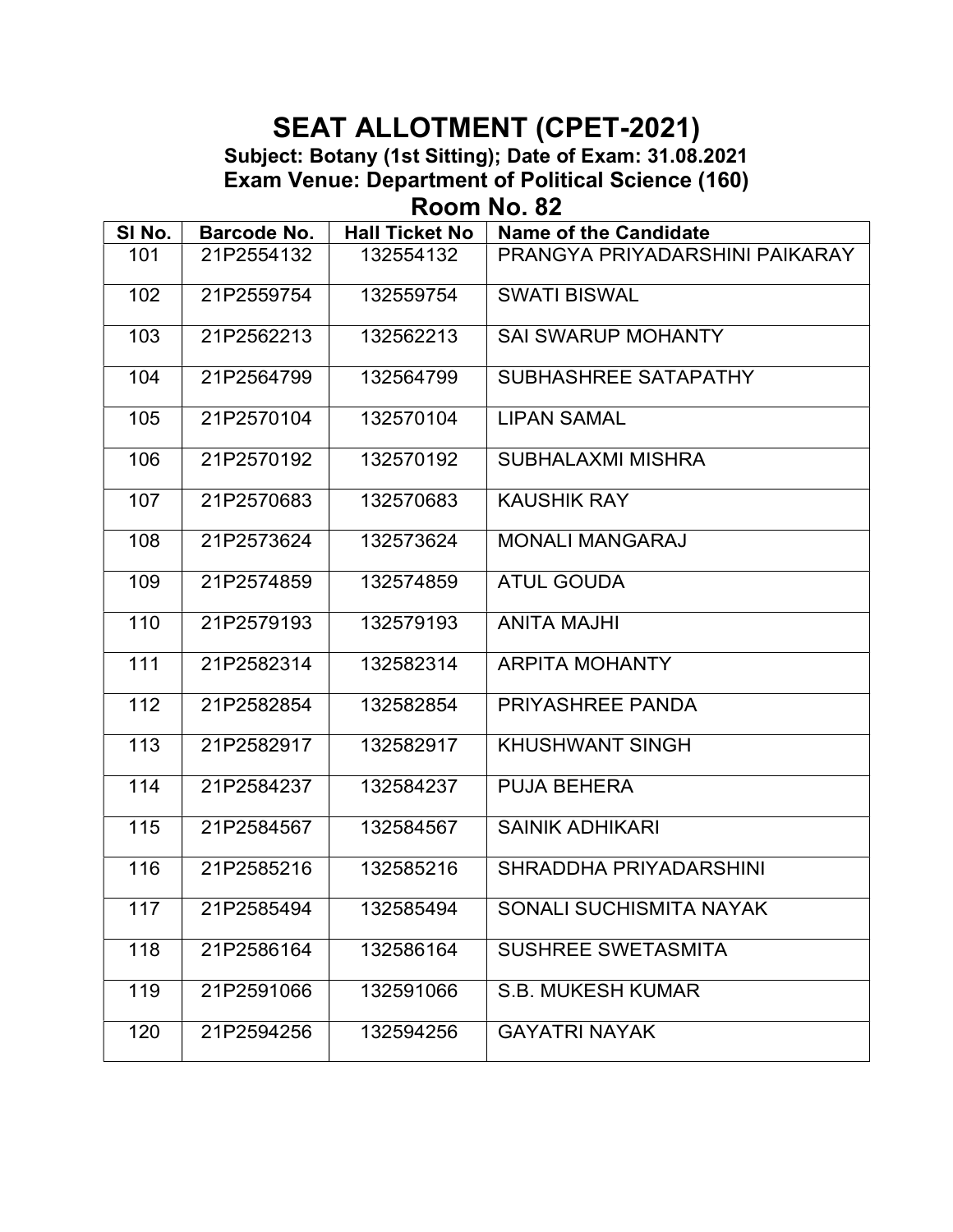Room No. – 81

| SI No. | Barcode No. | <b>Hall Ticket No</b> | Name of the Candidate                              |
|--------|-------------|-----------------------|----------------------------------------------------|
| 121    | 21P2598306  | 132598306             | <b>BISHWA RANJAN SWAIN</b>                         |
| 122    | 21P2598484  | 132598484             | <b>MANAS KUMAR PIRIBIKA</b>                        |
| 123    | 21P2598553  | 132598553             | <b>SAGARIKA HOTA</b>                               |
| 124    | 21P2602859  | 132602859             | <b>MAMUNI PRADHAN</b>                              |
| 125    | 21P2604013  | 132604013             | <b>MONALISA MAHUNTA</b>                            |
| 126    | 21P2606302  | 132606302             | <b>AJIT SAHOO</b>                                  |
| 127    | 21P2607199  | 132607199             | <b>MONALISA GADTYA</b>                             |
| 128    | 21P2609003  | 132609003             | <b>BIMALA PRIBIKA</b>                              |
| 129    | 21P2609966  | 132609966             | <b>BHAGYASHREE PRIYADARSHINI</b><br><b>MOHANTY</b> |
| 130    | 21P2611329  | 132611329             | SOMANATH MAHARANA                                  |
| 131    | 21P2611684  | 132611684             | <b>HEERA SOREN</b>                                 |
| 132    | 21P2613803  | 132613803             | <b>SUMAN NAYAK</b>                                 |
| 133    | 21P2617457  | 132617457             | <b>SUJATA JENA</b>                                 |
| 134    | 21P2617983  | 132617983             | PURNIMARANI KHUNTIA                                |
| 135    | 21P2619384  | 132619384             | <b>RITIKA NAYAK</b>                                |
| 136    | 21P2621812  | 132621812             | <b>BANDITA BEHERA</b>                              |
| 137    | 21P2628556  | 132628556             | SUSHREE SANGEETA SRICHANDAN                        |
| 138    | 21P2628763  | 132628763             | <b>BAISAKHI SAHOO</b>                              |
| 139    | 21P2630426  | 132630426             | SANDHYADEEPA NAYAK                                 |
| 140    | 21P2630802  | 132630802             | <b>ANSHULIPSA BARIK</b>                            |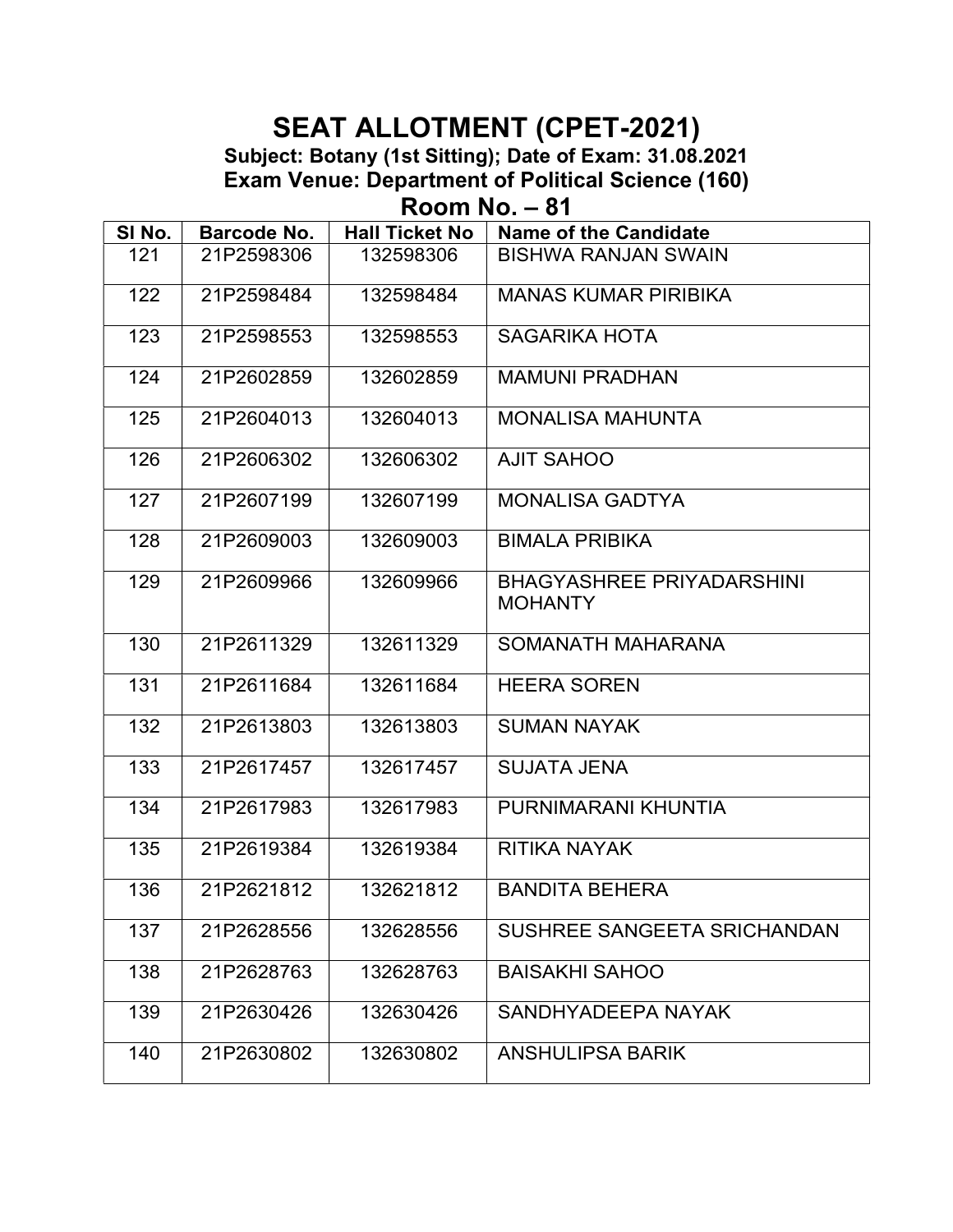Room No. – 79

| SI No. | Barcode No. | <b>Hall Ticket No</b> | <b>Name of the Candidate</b>    |
|--------|-------------|-----------------------|---------------------------------|
| 141    | 21P2633599  | 132633599             | SUBHASHREE ACHARYA              |
| 142    | 21P2634234  | 132634234             | <b>APARNA SWAIN</b>             |
| 143    | 21P2637069  | 132637069             | <b>DEEPTIMAYEE PATRA</b>        |
| 144    | 21P2637102  | 132637102             | ANUSHKA RANI GOUDA              |
| 145    | 21P2640834  | 132640834             | <b>MONALI PRADHAN</b>           |
| 146    | 21P2641252  | 132641252             | <b>BINAYA MOHANTY</b>           |
| 147    | 21P2647723  | 132647723             | <b>BARSA PRIYADARSINI SAHOO</b> |
| 148    | 21P2656076  | 132656076             | <b>SIDDHARTHSAHU</b>            |
| 149    | 21P2656947  | 132656947             | <b>SUHASINI DALABEHERA</b>      |
| 150    | 21P2661852  | 132661852             | PRAJNA PARAMITA PATTANAIK       |
| 151    | 21P2673702  | 132673702             | SUBHASHREE SAMANTARAY           |
| 152    | 21P2674563  | 132674563             | <b>ABHIJIT PADHI</b>            |
| 153    | 21P2677269  | 132677269             | <b>DEBIPRITA MOHAPATRA</b>      |
| 154    | 21P2677957  | 132677957             | <b>ALOK MAHAPATRA</b>           |
| 155    | 21P2677989  | 132677989             | <b>DIVYASWINI JENA</b>          |
| 156    | 21P2678813  | 132678813             | <b>SMRUTIMEDHA DASH</b>         |
| 157    | 21P2678894  | 132678894             | RANJAN KUMAR DAS                |
| 158    | 21P2679029  | 132679029             | <b>LOPAMUDRA SAHU</b>           |
| 159    | 21P2680129  | 132680129             | <b>SUMITRA PAIKARAY</b>         |
| 160    | 21P2682549  | 132682549             | <b>BABLI JENA</b>               |
|        |             |                       |                                 |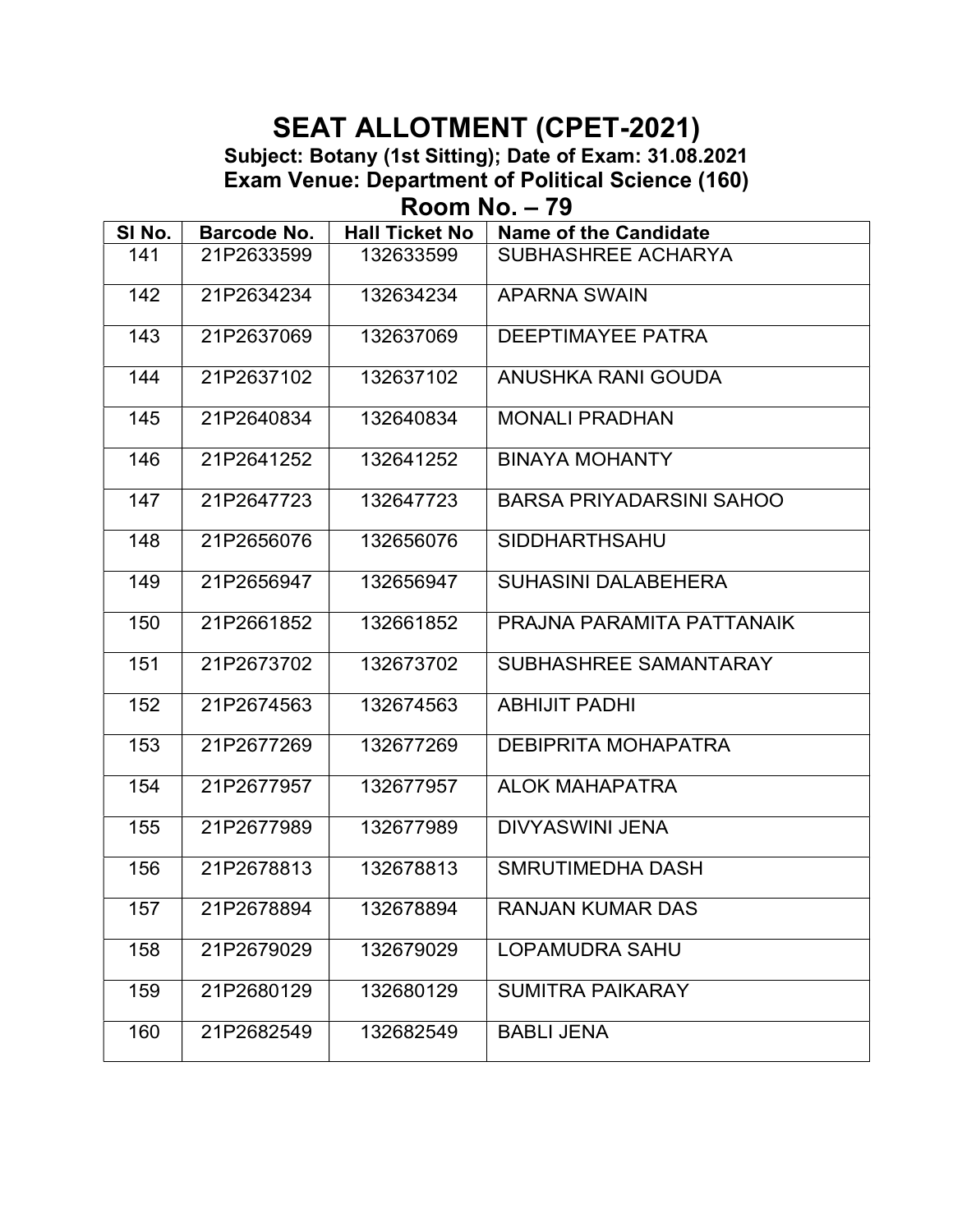Subject: Botany (1st Sitting); Date of Exam: 31.08.2021

Exam Venue: Department of Psychology (140)

Gallery – 12

| SI No. | Barcode No. | <b>Hall Ticket No</b> | <b>Name of the Candidate</b>  |
|--------|-------------|-----------------------|-------------------------------|
| 161    | 21P2684133  | 132684133             | <b>BASUNDHARA SAHOO</b>       |
| 162    | 21P2685264  | 132685264             | <b>RASHMITA PARIDA</b>        |
| 163    | 21P2687543  | 132687543             | RAJIYA SULTANA                |
| 164    | 21P2687669  | 132687669             | <b>MAMALI MOHARANA</b>        |
| 165    | 21P2689132  | 132689132             | <b>LAXMIPRIYA DASH</b>        |
| 166    | 21P2689444  | 132689444             | SUBHADARSHINI PRADHAN         |
| 167    | 21P2689483  | 132689483             | <b>JYOTIPRAVA SAHOO</b>       |
| 168    | 21P2690733  | 132690733             | SIMPLE DAS                    |
| 169    | 21P2690892  | 132690892             | <b>DIPTIMAYEE SWAIN</b>       |
| 170    | 21P2690926  | 132690926             | <b>GOVINDA CHANDRA NAIK</b>   |
| 171    | 21P2692477  | 132692477             | <b>SANTOSINI MOHANTA</b>      |
| 172    | 21P2693734  | 132693734             | <b>SUSHREE NIHARIKA RATH</b>  |
| 173    | 21P2694269  | 132694269             | PRIYANKA PRIYADARSINEE KAR    |
| 174    | 21P2694962  | 132694962             | PRARTHANA SAMARPITA SATAPATHY |
| 175    | 21P2696743  | 132696743             | RABINARAYAN TARASIA           |
| 176    | 21P2697876  | 132697876             | <b>SABANA KHANAM</b>          |
| 177    | 21P2702256  | 132702256             | <b>DEBOPRIYA SAHA</b>         |
| 178    | 21P2702764  | 132702764             | SUBHASHREE MOHAPATRA          |
| 179    | 21P2707032  | 132707032             | <b>LAXMIPRIYA JENA</b>        |
| 180    | 21P2708572  | 132708572             | <b>SWAGATIKA JENA</b>         |
| 181    | 21P2709449  | 132709449             | SWATI SWAGATIKA BEHERA        |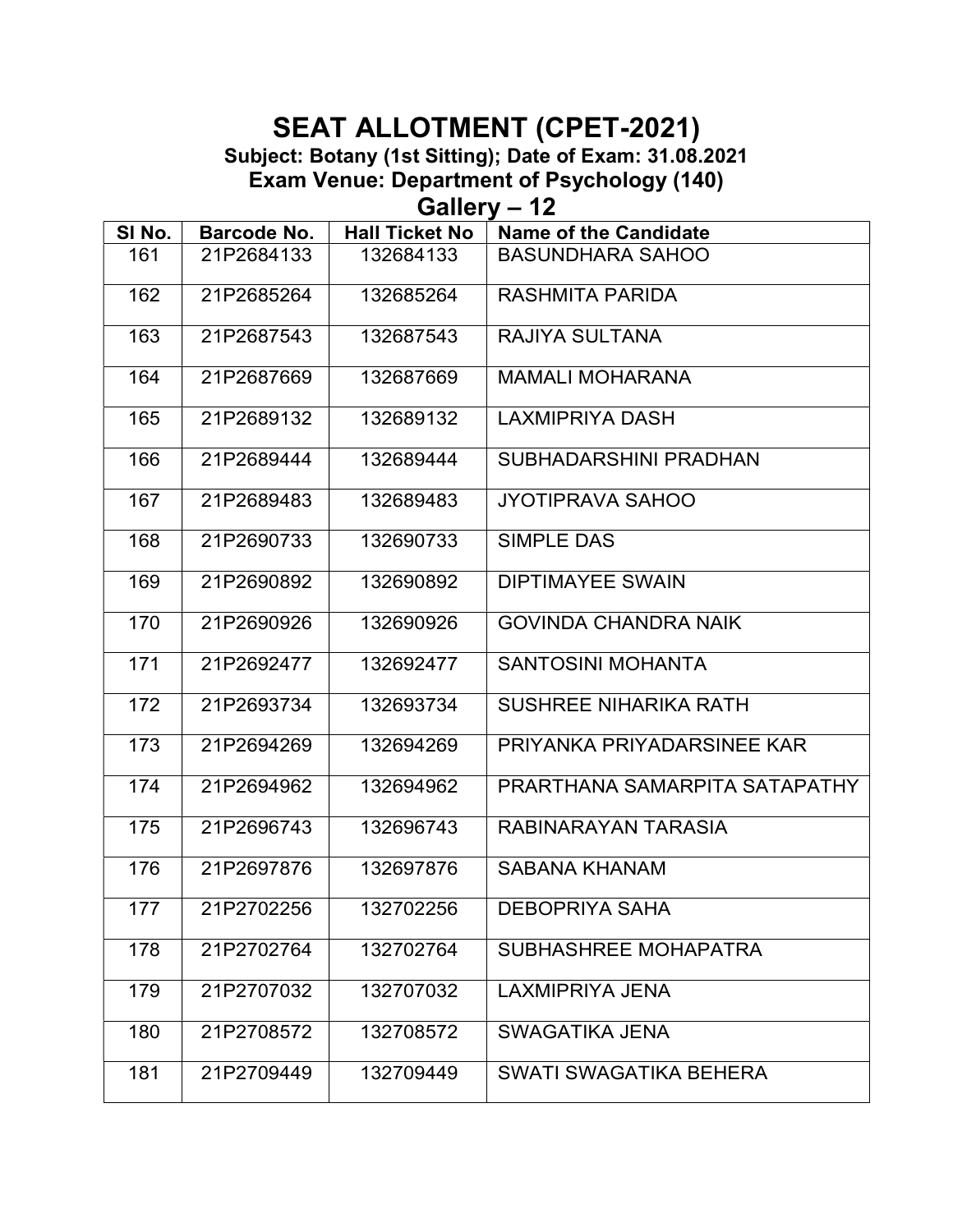| SI No. | Barcode No. | <b>Hall Ticket No</b> | <b>Name of the Candidate</b> |
|--------|-------------|-----------------------|------------------------------|
| 182    | 21P2709672  | 132709672             | <b>LAXMIPRIYA DIXIT</b>      |
| 183    | 21P2709892  | 132709892             | <b>MOUSUMI PARIDA</b>        |
| 184    | 21P2712012  | 132712012             | <b>RATNA MANJARI</b>         |
| 185    | 21P2714563  | 132714563             | SOUMYASHREE JENA             |
| 186    | 21P2720144  | 132720144             | <b>SUVENDU KUMAR MISHRA</b>  |
| 187    | 21P2722727  | 132722727             | <b>MONALINI SAHOO</b>        |
| 188    | 21P2724789  | 132724789             | <b>DEEPANJALI BEHERA</b>     |
| 189    | 21P2725147  | 132725147             | <b>BINAPANI PATTNAIK</b>     |
| 190    | 21P2728919  | 132728919             | <b>SUBHAM BEHERA</b>         |
| 191    | 21P2730196  | 132730196             | <b>BISHNU PRASAD SAHOO</b>   |
| 192    | 21P2730333  | 132730333             | <b>SWAGATIKA MUDULI</b>      |
| 193    | 21P2731939  | 132731939             | SUBHASHREE PRIYADARSINI      |
| 194    | 21P2732187  | 132732187             | <b>SANJAYA KUMAR PAL</b>     |
| 195    | 21P2733022  | 132733022             | SUBHASHREE MAHAPATRA         |
| 196    | 21P2733193  | 132733193             | <b>MANISHA PRIYADARSHINI</b> |
| 197    | 21P2733606  | 132733606             | <b>SHANTANU KUMAR DORA</b>   |
| 198    | 21P2733936  | 132733936             | <b>JASMIN RAUTARAY</b>       |
| 199    | 21P2734253  | 132734253             | <b>SUBHASMITA BARIK</b>      |
| 200    | 21P2734544  | 132734544             | <b>SASWATI SOUMYA BARIK</b>  |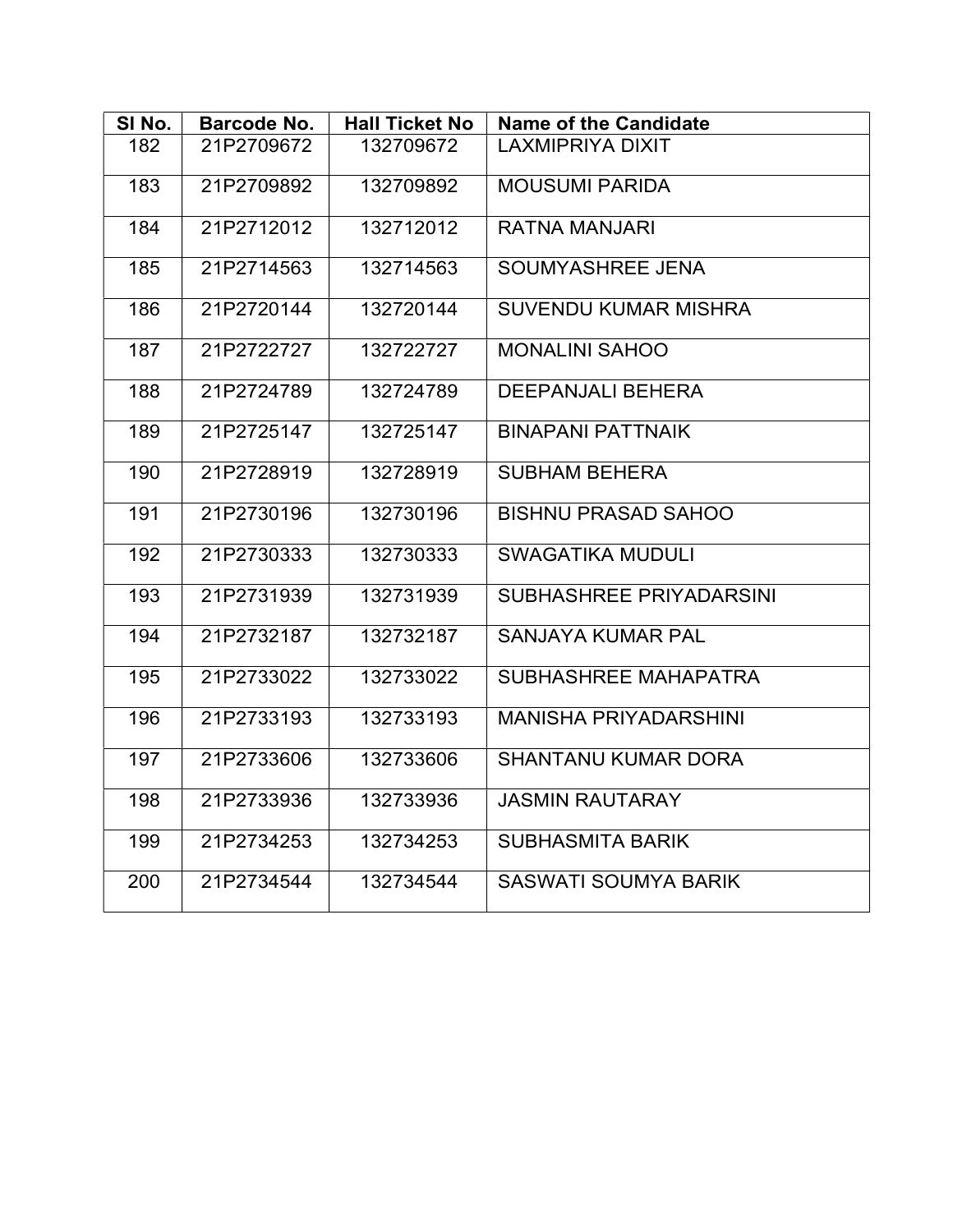Subject: Botany (1st Sitting); Date of Exam: 31.08.2021

Exam Venue: Department of Psychology (140)

Room No. – 39

| SI No. | <b>Barcode No.</b> | <b>Hall Ticket No</b> | <b>Name of the Candidate</b>  |  |
|--------|--------------------|-----------------------|-------------------------------|--|
| 201    | 21P2735974         | 132735974             | <b>TAPASWINI PANIGRAHI</b>    |  |
| 202    | 21P2736933         | 132736933             | AKANKSHYA SAHOO               |  |
| 203    | 21P2737854         | 132737854             | <b>B SUBHALAXMI</b>           |  |
| 204    | 21P2741584         | 132741584             | <b>RITIK PARAMANIK</b>        |  |
| 205    | 21P2743802         | 132743802             | <b>KRISHNA CHANDRA BEHERA</b> |  |
| 206    | 21P2749382         | 132749382             | PADMA LOCHAN DAS              |  |
| 207    | 21P2749394         | 132749394             | ALIVA ANWESHA SASMAL          |  |
| 208    | 21P2750667         | 132750667             | ANANYA ANINDITA SAHOO         |  |
| 209    | 21P2753063         | 132753063             | <b>SUCHISMITA SAHOO</b>       |  |
| 210    | 21P2756122         | 132756122             | <b>SUBHASHREE PANDA</b>       |  |
| 211    | 21P2759172         | 132759172             | <b>ARPITA DAS</b>             |  |
| 212    | 21P2765219         | 132765219             | <b>SUCHISMITA MOHAPATRA</b>   |  |
| 213    | 21P2768276         | 132768276             | <b>MANIBHUSAN VERMA</b>       |  |
| 214    | 21P2769179         | 132769179             | <b>MANISH KUMAR MAITRA</b>    |  |
| 215    | 21P2769906         | 132769906             | <b>JYOTISMITA ROUT</b>        |  |
| 216    | 21P2771412         | 132771412             | <b>SANJAY KUMAR SAHOO</b>     |  |
| 217    | 21P2773206         | 132773206             | <b>MONALISA DAS</b>           |  |
| 218    | 21P2773453         | 132773453             | <b>MOHIT MOHAN PRASAD</b>     |  |
| 219    | 21P2773987         | 132773987             | <b>ITISHREE PRADHAN</b>       |  |
| 220    | 21P2776882         | 132776882             | <b>SOUMYALIN LENKA</b>        |  |
| 221    | 21P2779723         | 132779723             | <b>SOMALI DHAL</b>            |  |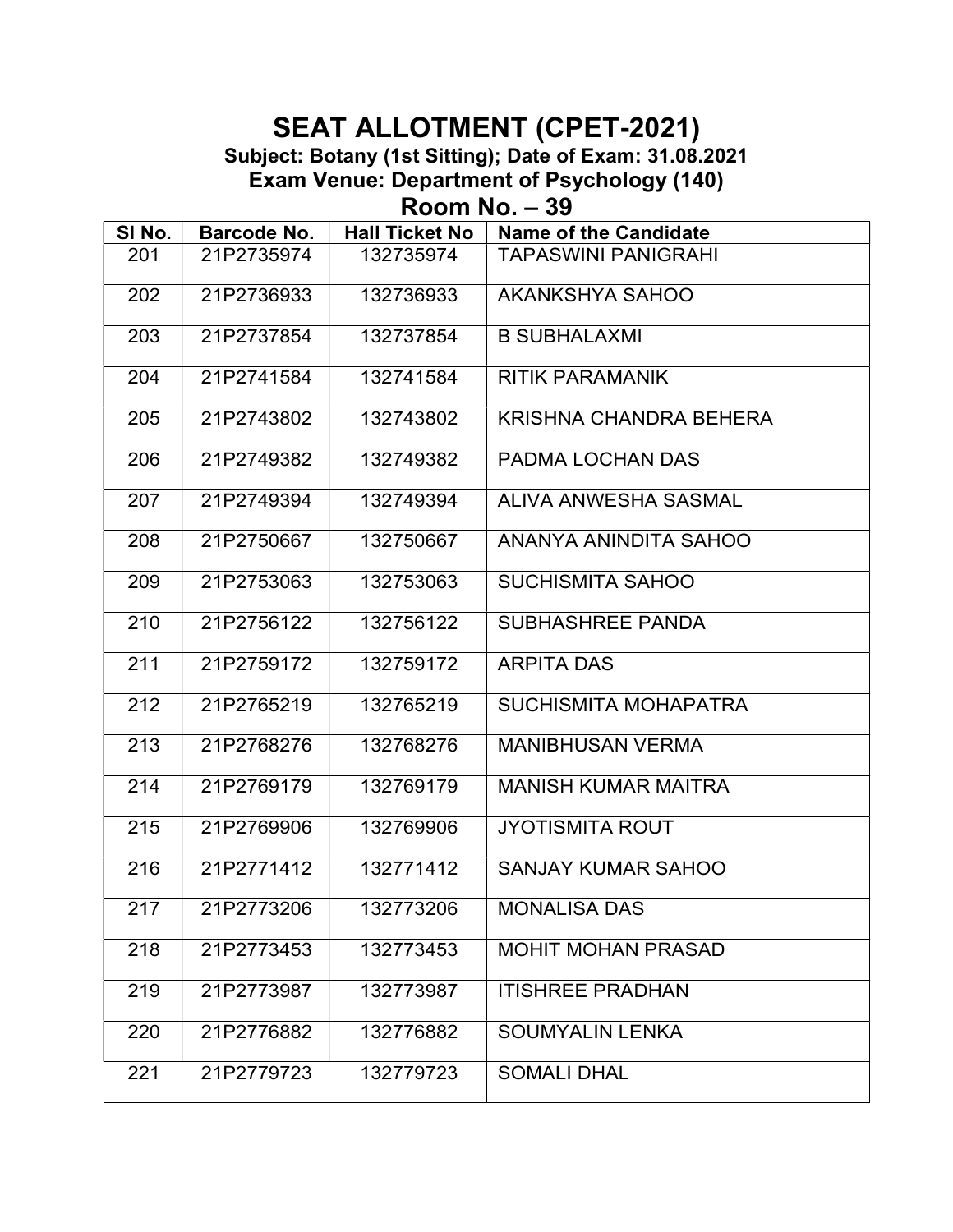| SI No. | <b>Barcode No.</b> | <b>Hall Ticket No</b> | <b>Name of the Candidate</b>              |
|--------|--------------------|-----------------------|-------------------------------------------|
| 222    | 21P2786372         | 132786372             | PRANATI PATTANAIK                         |
| 223    | 21P2786574         | 132786574             | <b>SUSHREE SUBHALAXMI SAHOO</b>           |
| 224    | 21P2789607         | 132789607             | <b>ANISHA MISHRA</b>                      |
| 225    | 21P2791009         | 132791009             | <b>MADHUSMITA JENA</b>                    |
| 226    | 21P2793336         | 132793336             | <b>BHANUPRIYA NAYAK</b>                   |
| 227    | 21P2793897         | 132793897             | SWOPNESWAR SAHOO                          |
| 228    | 21P2793932         | 132793932             | <b>RANJITA BEHERA</b>                     |
| 229    | 21P2796636         | 132796636             | <b>SMRUTI SNIGDHA PANDA</b>               |
| 230    | 21P2798383         | 132798383             | <b>DEBASISH MISHRA</b>                    |
| 231    | 21P2800309         | 132800309             | <b>ASTHA</b>                              |
| 232    | 21P2801189         | 132801189             | <b>ITISHREE BISWAL</b>                    |
| 233    | 21P2807416         | 132807416             | <b>SUNYASWARUP PRADHAN</b>                |
| 234    | 21P2807899         | 132807899             | <b>BARSA PRIYADARSINI SAHOO</b>           |
| 235    | 21P2810564         | 132810564             | <b>SURYAMANI SAHOO</b>                    |
| 236    | 21P2811843         | 132811843             | PRAGATI PRIYADARSINI<br><b>PATTANAYAK</b> |
| 237    | 21P2813603         | 132813603             | <b>SRABANI JENA</b>                       |
| 238    | 21P2823146         | 132823146             | <b>GAYATRI PRIYADARSHINI</b>              |
| 239    | 21P2823764         | 132823764             | <b>REBIKA SAMANTRAY</b>                   |
| 240    | 21P2827313         | 132827313             | AISHWARYA SAHOO                           |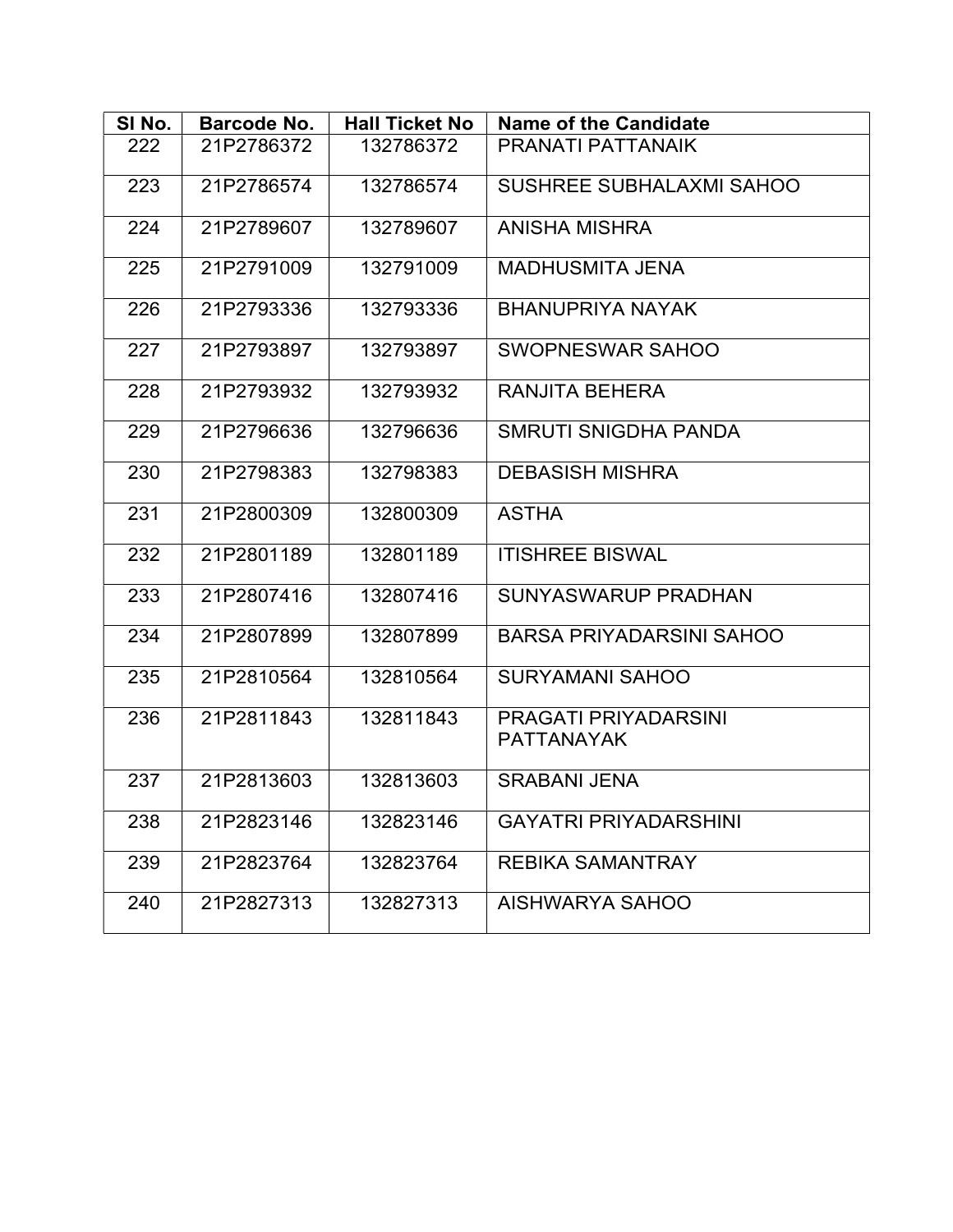#### SEAT ALLOTMENT (CPET-2021) Subject: Botany (1st Sitting); Date of Exam: 31.08.2021 Exam Venue: Department of Psychology (140) DARCEE

| SI No. | Barcode No. | <b>Hall Ticket No</b> | <b>Name of the Candidate</b>   |
|--------|-------------|-----------------------|--------------------------------|
| 241    | 21P2831973  | 132831973             | LIPSITA NAYAK                  |
| 242    | 21P2834393  | 132834393             | PUSPAPARIMITA SAHOO            |
| 243    | 21P2836722  | 132836722             | MRUTYUNJAYA PADHY              |
| 244    | 21P2837006  | 132837006             | <b>GOURISANKAR MOHAPATRA</b>   |
| 245    | 21P2837319  | 132837319             | <b>ABHISEK MAHARANA</b>        |
| 246    | 21P2845716  | 132845716             | <b>SAMARENDRA SAHOO</b>        |
| 247    | 21P2846673  | 132846673             | PRIYANKA PRIYADARSHINI MOHANTY |
| 248    | 21P2846823  | 132846823             | AISHWARYA PANIGRAHI            |
| 249    | 21P2847696  | 132847696             | PRIYAMBADA BISWAL              |
| 250    | 21P2848116  | 132848116             | SOUMYA SASWATA PRADHAN         |
| 251    | 21P2849986  | 132849986             | STHITAPRAGYAN ROUT             |
| 252    | 21P2853329  | 132853329             | <b>KUMAR STEPHENSON</b>        |
| 253    | 21P2854209  | 132854209             | KIRAN KUMAR NAYAK              |
| 254    | 21P2860054  | 132860054             | ELINA PRIYADARSHINI MALLA      |
| 255    | 21P2860482  | 132860482             | <b>ROJALIN PRADHAN</b>         |
| 256    | 21P2860903  | 132860903             | <b>JAJNASENEE DAS</b>          |
| 257    | 21P2862382  | 132862382             | SWARNAPRAVA PARIDA             |
| 258    | 21P2863756  | 132863756             | <b>KUMAR CHINMAYA</b>          |
| 259    | 21P2865114  | 132865114             | <b>SIBANI PARIDA</b>           |
| 260    | 21P2867534  | 132867534             | <b>NIBEDITA MALLICK</b>        |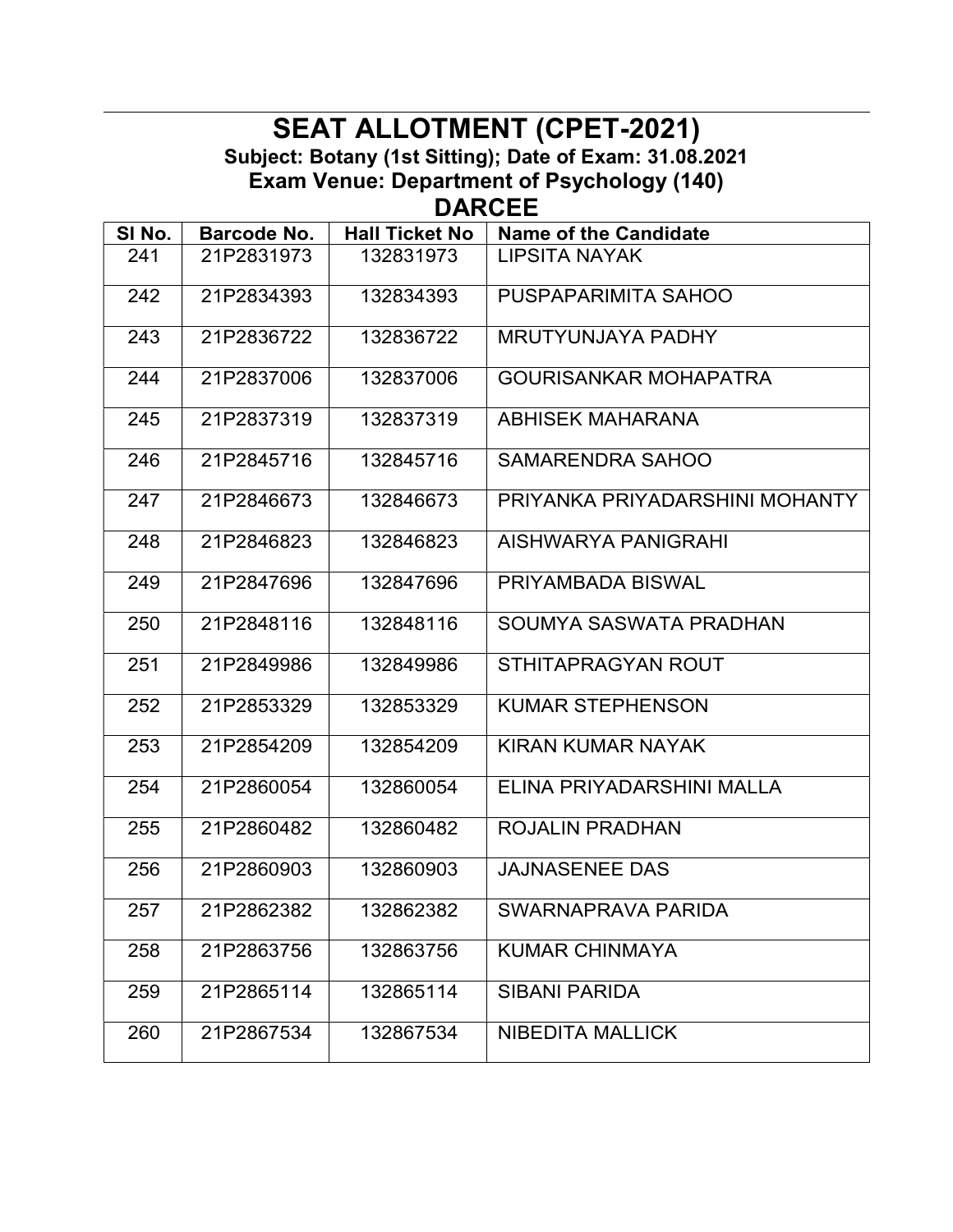| SINo. | Barcode No. | <b>Hall Ticket No</b> | <b>Name of the Candidate</b>    |
|-------|-------------|-----------------------|---------------------------------|
| 261   | 21P2870649  | 132870649             | PRATIKSHYA BEURA                |
| 262   | 21P2876406  | 132876406             | <b>KHAGESWARI DEVI</b>          |
| 263   | 21P2878192  | 132878192             | <b>BANDITA PRIYADARSHINI</b>    |
| 264   | 21P2878606  | 132878606             | <b>SATYABHAMA SETHI</b>         |
| 265   | 21P2880844  | 132880844             | PRAGNYA PARAMITA MALLICK        |
| 266   | 21P2881962  | 132881962             | <b>DEEPAK KUMAR PATRA</b>       |
| 267   | 21P2886053  | 132886053             | SUBHASHREE MAHAPATRA            |
| 268   | 21P2886819  | 132886819             | PRAGNYA PRAVA JAGNYASENI        |
| 269   | 21P2889789  | 132889789             | <b>RAJASHREE PRIYADARSINI</b>   |
| 270   | 21P2894054  | 132894054             | <b>KARUKALA SWAIN</b>           |
| 271   | 21P2896059  | 132896059             | <b>SUNITA MATHA</b>             |
| 272   | 21P2897746  | 132897746             | SATYAJIT SUNDAR PRADHAN         |
| 273   | 21P2900679  | 132900679             | BHADRABI PRIYADARSINEE BEHERA   |
| 274   | 21P2900707  | 132900707             | <b>STHITIRUPA SAHOO</b>         |
| 275   | 21P2902236  | 132902236             | <b>SANTANU SAMAL</b>            |
| 276   | 21P2902993  | 132902993             | <b>BINAPANI MOHANTA</b>         |
| 277   | 21P2906317  | 132906317             | AKSHYA PARIDA                   |
| 278   | 21P2907119  | 132907119             | <b>BANAPRIYA BISWAL</b>         |
| 279   | 21P2909039  | 132909039             | <b>SUSRI NIBEDITA MAHAPATRA</b> |
| 280   | 21P2914962  | 132914962             | <b>MOUSUMI KANHAR</b>           |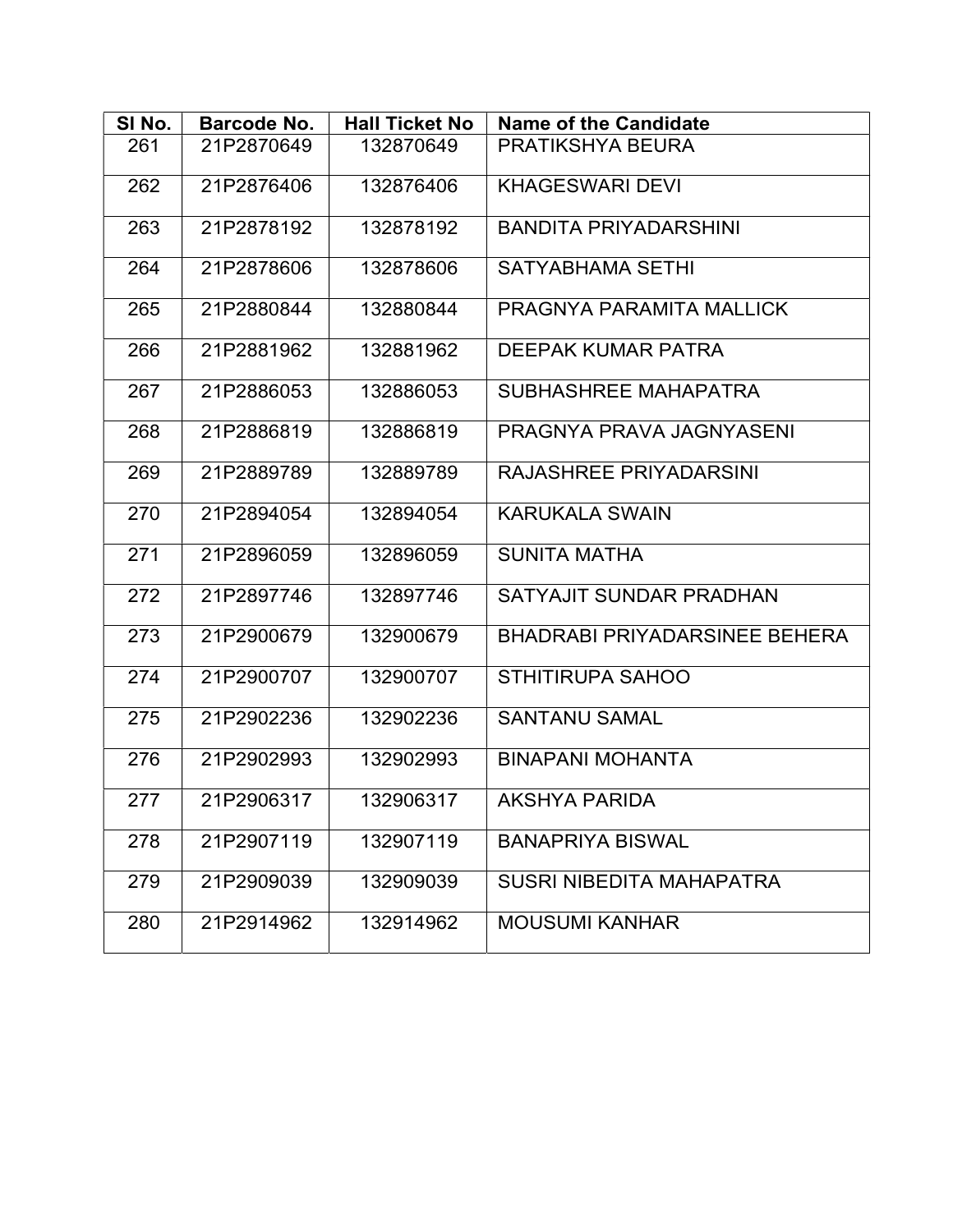Subject: Botany (1st Sitting); Date of Exam: 31.08.2021

Exam Venue: Department of Psychology (140)

Room No. – 23

| SI No. | <b>Barcode No.</b> | <b>Hall Ticket No</b> | <b>Name of the Candidate</b>        |
|--------|--------------------|-----------------------|-------------------------------------|
| 281    | 21P2917317         | 132917317             | ARPITA PRIYADARSHNI BEHERA          |
| 282    | 21P2921984         | 132921984             | <b>SUPRITI PATTANAIK</b>            |
| 283    | 21P2923449         | 132923449             | <b>MALAYA RANJAN NAYAK</b>          |
| 284    | 21P2927996         | 132927996             | <b>MONALISHA HASDA</b>              |
| 285    | 21P2934072         | 132934072             | <b>MONALISA PARIDA</b>              |
| 286    | 21P2935593         | 132935593             | <b>SUBHASHREE PRADHAN</b>           |
| 287    | 21P2957696         | 132957696             | MRUTYUNJAYA MOHAPATRA               |
| 288    | 21P2958323         | 132958323             | SUBHASHREE SUSMITA NAYAK            |
| 289    | 21P2961509         | 132961509             | SANDHYA SAGARIKA SINGH              |
| 290    | 21P2961694         | 132961694             | SIBAPRASAD MAHANKUDA                |
| 291    | 21P2963014         | 132963014             | <b>SUJATA PRADHAN</b>               |
| 292    | 21P2973122         | 132973122             | <b>MADHUSMITA MOHANTY</b>           |
| 293    | 21P2977386         | 132977386             | <b>MUNUDIPTA MALLICK</b>            |
| 294    | 21P2978182         | 132978182             | <b>ITISHREE PRIYADARSHINI BHOLA</b> |
| 295    | 21P2980174         | 132980174             | <b>JASOBANTA SUNA</b>               |
| 296    | 21P2980979         | 132980979             | <b>SANGITA SAHOO</b>                |
| 297    | 21P2986554         | 132986554             | AMRUTA PRIYADARSHINI                |
| 298    | 21P2990092         | 132990092             | PRIYADARSHINI PRADHAN               |
| 299    | 21P2991302         | 132991302             | <b>BIJAYLAXMI PRADHAN</b>           |
| 300    | 21P2991852         | 132991852             | PRAJNA PARIMITA MAJHI               |
|        |                    |                       |                                     |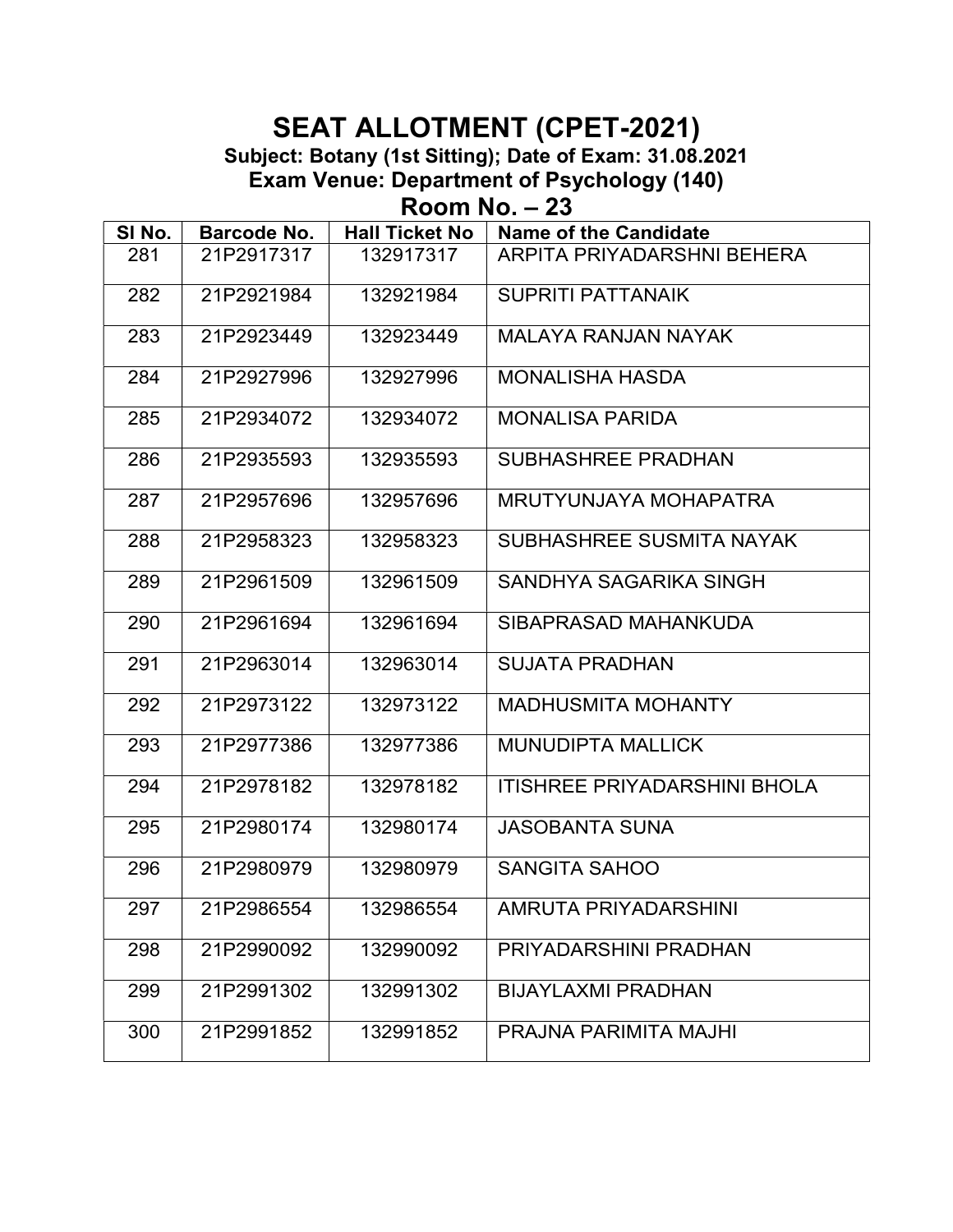Subject: Botany (1st Sitting); Date of Exam: 31.08.2021

Exam Venue: Department of History (120)

Gallery – 56

| 301<br>21P2993274<br>132993274<br>PALLAVI PRADHAN<br>132997177<br>302<br>21P2997177<br><b>KIRANBALA DAS</b><br>303<br>SOUJANYA SHEKHAR RANA<br>21P2997259<br>132997259<br>304<br>21P3013082<br>133013082<br><b>RESHME SAHA</b><br>305<br>21P3023202<br>133023202<br><b>SAIPRASAD PANDA</b><br>306<br>21P3023366<br>133023366<br><b>BINAYAK CHANDA</b><br>307<br>21P3024457<br>133024457<br><b>HIMANSU SEKHAR MAHALIK</b><br>308<br>21P3025573<br>133025573<br><b>BARSHA PRIYADARSHINI SWAIN</b><br>309<br>21P3025656<br>133025656<br><b>ALOK KUMAR SAHOO</b><br>310<br>21P3026252<br>133026252<br><b>GOPALKRUSHNA SAHOO</b><br><b>MAUSUMI MALLICK</b><br>311<br>21P3026494<br>133026494<br>312<br>21P3026704<br>133026704<br><b>TAPASWINI ROUT</b><br>313<br>21P3030319<br>133030319<br><b>SARMISTHA MOHAPATRA</b><br>314<br>21P3035433<br>133035433<br><b>SAGARA MEHER</b><br>315<br>21P3036834<br>133036834<br><b>SALILA KUMAR PRADHAN</b><br>316<br>21P3038839<br>133038839<br>PADMA LOCHAN DAS<br>317<br>21P3038843<br>133038843<br>ALIVA ANWESHA SASMAL<br>318<br>21P3040234<br>133040234<br><b>DEEPSHIKHA</b><br>319<br>PUJARANI SAHOO<br>21P3043817<br>133043817<br><b>BISWAJIT SAHOO</b><br>320<br>21P3043984<br>133043984<br>321<br>21P3050134<br>133050134<br>LOPAMUDRA MOHAPATRA | SI No. | <b>Barcode No.</b> | <b>Hall Ticket No</b> | <b>Name of the Candidate</b> |
|---------------------------------------------------------------------------------------------------------------------------------------------------------------------------------------------------------------------------------------------------------------------------------------------------------------------------------------------------------------------------------------------------------------------------------------------------------------------------------------------------------------------------------------------------------------------------------------------------------------------------------------------------------------------------------------------------------------------------------------------------------------------------------------------------------------------------------------------------------------------------------------------------------------------------------------------------------------------------------------------------------------------------------------------------------------------------------------------------------------------------------------------------------------------------------------------------------------------------------------------------------------------------------------------|--------|--------------------|-----------------------|------------------------------|
|                                                                                                                                                                                                                                                                                                                                                                                                                                                                                                                                                                                                                                                                                                                                                                                                                                                                                                                                                                                                                                                                                                                                                                                                                                                                                             |        |                    |                       |                              |
|                                                                                                                                                                                                                                                                                                                                                                                                                                                                                                                                                                                                                                                                                                                                                                                                                                                                                                                                                                                                                                                                                                                                                                                                                                                                                             |        |                    |                       |                              |
|                                                                                                                                                                                                                                                                                                                                                                                                                                                                                                                                                                                                                                                                                                                                                                                                                                                                                                                                                                                                                                                                                                                                                                                                                                                                                             |        |                    |                       |                              |
|                                                                                                                                                                                                                                                                                                                                                                                                                                                                                                                                                                                                                                                                                                                                                                                                                                                                                                                                                                                                                                                                                                                                                                                                                                                                                             |        |                    |                       |                              |
|                                                                                                                                                                                                                                                                                                                                                                                                                                                                                                                                                                                                                                                                                                                                                                                                                                                                                                                                                                                                                                                                                                                                                                                                                                                                                             |        |                    |                       |                              |
|                                                                                                                                                                                                                                                                                                                                                                                                                                                                                                                                                                                                                                                                                                                                                                                                                                                                                                                                                                                                                                                                                                                                                                                                                                                                                             |        |                    |                       |                              |
|                                                                                                                                                                                                                                                                                                                                                                                                                                                                                                                                                                                                                                                                                                                                                                                                                                                                                                                                                                                                                                                                                                                                                                                                                                                                                             |        |                    |                       |                              |
|                                                                                                                                                                                                                                                                                                                                                                                                                                                                                                                                                                                                                                                                                                                                                                                                                                                                                                                                                                                                                                                                                                                                                                                                                                                                                             |        |                    |                       |                              |
|                                                                                                                                                                                                                                                                                                                                                                                                                                                                                                                                                                                                                                                                                                                                                                                                                                                                                                                                                                                                                                                                                                                                                                                                                                                                                             |        |                    |                       |                              |
|                                                                                                                                                                                                                                                                                                                                                                                                                                                                                                                                                                                                                                                                                                                                                                                                                                                                                                                                                                                                                                                                                                                                                                                                                                                                                             |        |                    |                       |                              |
|                                                                                                                                                                                                                                                                                                                                                                                                                                                                                                                                                                                                                                                                                                                                                                                                                                                                                                                                                                                                                                                                                                                                                                                                                                                                                             |        |                    |                       |                              |
|                                                                                                                                                                                                                                                                                                                                                                                                                                                                                                                                                                                                                                                                                                                                                                                                                                                                                                                                                                                                                                                                                                                                                                                                                                                                                             |        |                    |                       |                              |
|                                                                                                                                                                                                                                                                                                                                                                                                                                                                                                                                                                                                                                                                                                                                                                                                                                                                                                                                                                                                                                                                                                                                                                                                                                                                                             |        |                    |                       |                              |
|                                                                                                                                                                                                                                                                                                                                                                                                                                                                                                                                                                                                                                                                                                                                                                                                                                                                                                                                                                                                                                                                                                                                                                                                                                                                                             |        |                    |                       |                              |
|                                                                                                                                                                                                                                                                                                                                                                                                                                                                                                                                                                                                                                                                                                                                                                                                                                                                                                                                                                                                                                                                                                                                                                                                                                                                                             |        |                    |                       |                              |
|                                                                                                                                                                                                                                                                                                                                                                                                                                                                                                                                                                                                                                                                                                                                                                                                                                                                                                                                                                                                                                                                                                                                                                                                                                                                                             |        |                    |                       |                              |
|                                                                                                                                                                                                                                                                                                                                                                                                                                                                                                                                                                                                                                                                                                                                                                                                                                                                                                                                                                                                                                                                                                                                                                                                                                                                                             |        |                    |                       |                              |
|                                                                                                                                                                                                                                                                                                                                                                                                                                                                                                                                                                                                                                                                                                                                                                                                                                                                                                                                                                                                                                                                                                                                                                                                                                                                                             |        |                    |                       |                              |
|                                                                                                                                                                                                                                                                                                                                                                                                                                                                                                                                                                                                                                                                                                                                                                                                                                                                                                                                                                                                                                                                                                                                                                                                                                                                                             |        |                    |                       |                              |
|                                                                                                                                                                                                                                                                                                                                                                                                                                                                                                                                                                                                                                                                                                                                                                                                                                                                                                                                                                                                                                                                                                                                                                                                                                                                                             |        |                    |                       |                              |
|                                                                                                                                                                                                                                                                                                                                                                                                                                                                                                                                                                                                                                                                                                                                                                                                                                                                                                                                                                                                                                                                                                                                                                                                                                                                                             |        |                    |                       |                              |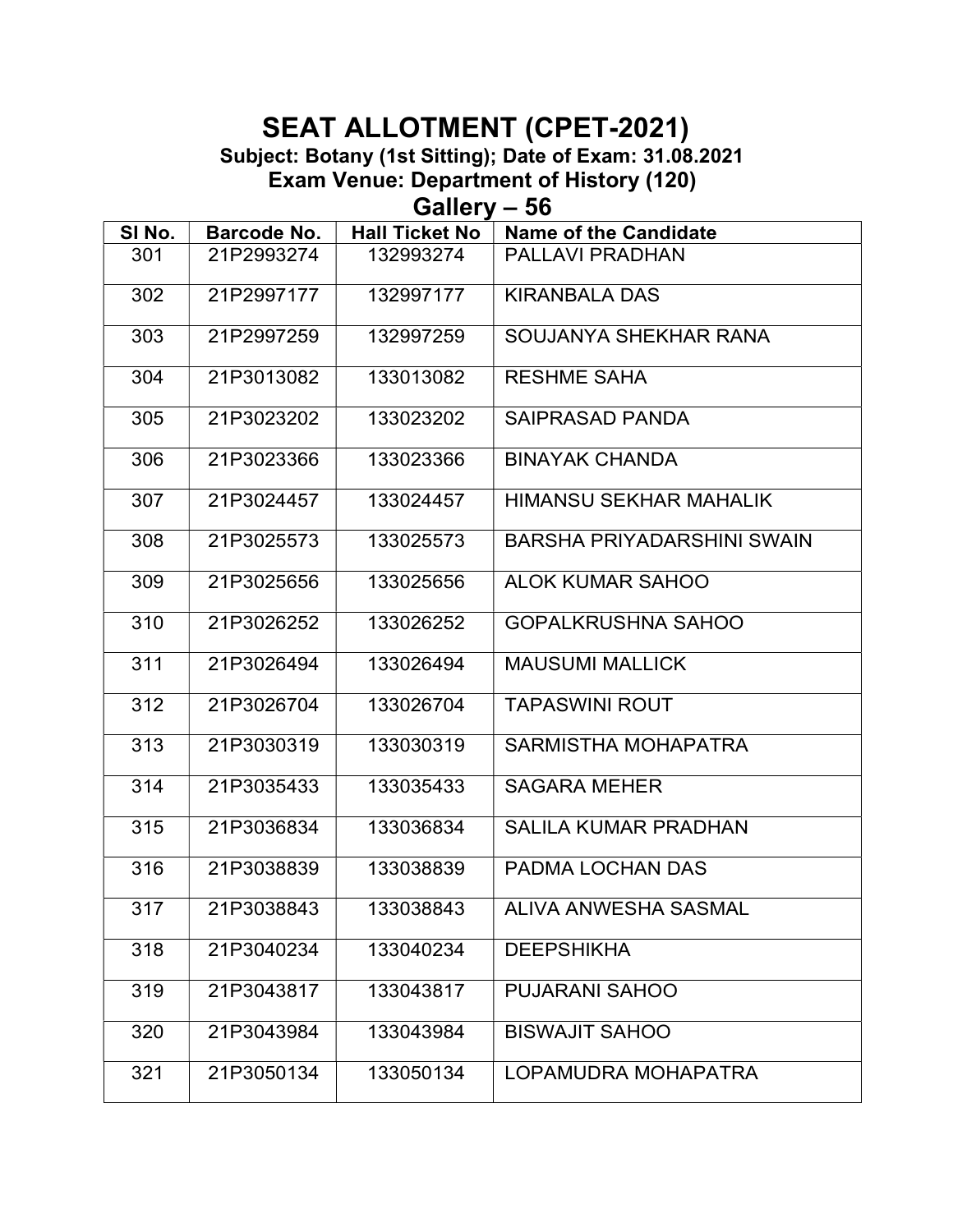| SI No. | <b>Barcode No.</b> | <b>Hall Ticket No</b> | <b>Name of the Candidate</b> |
|--------|--------------------|-----------------------|------------------------------|
| 322    | 21P3050213         | 133050213             | <b>SASMITA NAYAK</b>         |
| 323    | 21P3052322         | 133052322             | <b>SAI PRABHUPADA</b>        |
| 324    | 21P3054079         | 133054079             | <b>SUHASINI SUTAR</b>        |
| 325    | 21P3059563         | 133059563             | AKASH KUMAR SAHOO            |
| 326    | 21P3064752         | 133064752             | CHINTADA VENKATARAMANA       |
| 327    | 21P3068213         | 133068213             | <b>DIBYAJYOTI SAHOO</b>      |
| 328    | 21P3070249         | 133070249             | <b>RITUPARNA DASH</b>        |
| 329    | 21P3075607         | 133075607             | <b>DIPTI NAYAK</b>           |
| 330    | 21P3083024         | 133083024             | <b>ABHISEK SWAIN</b>         |
| 331    | 21P3083283         | 133083283             | <b>LOPAMUDRA SWAIN</b>       |
| 332    | 21P3086689         | 133086689             | <b>SOBHAMATI PATRA</b>       |
| 333    | 21P3087104         | 133087104             | <b>UPALI APARAJITA</b>       |
| 334    | 21P3092877         | 133092877             | SHRUTIPRAJNA CHHOTARAY       |
| 335    | 21P3094922         | 133094922             | <b>BHABANI SANKAR SAMAL</b>  |
| 336    | 21P3096076         | 133096076             | SWARNALATA SAHOO             |
| 337    | 21P3096919         | 133096919             | <b>TRUPTI RANJAN RATH</b>    |
| 338    | 21P3099713         | 133099713             | NILADRI BHUSAN PRADHAN       |
| 339    | 21P3101347         | 133101347             | <b>SURIYABARNALI</b>         |
| 340    | 21P3102164         | 133102164             | <b>BHABYA PRATIVA</b>        |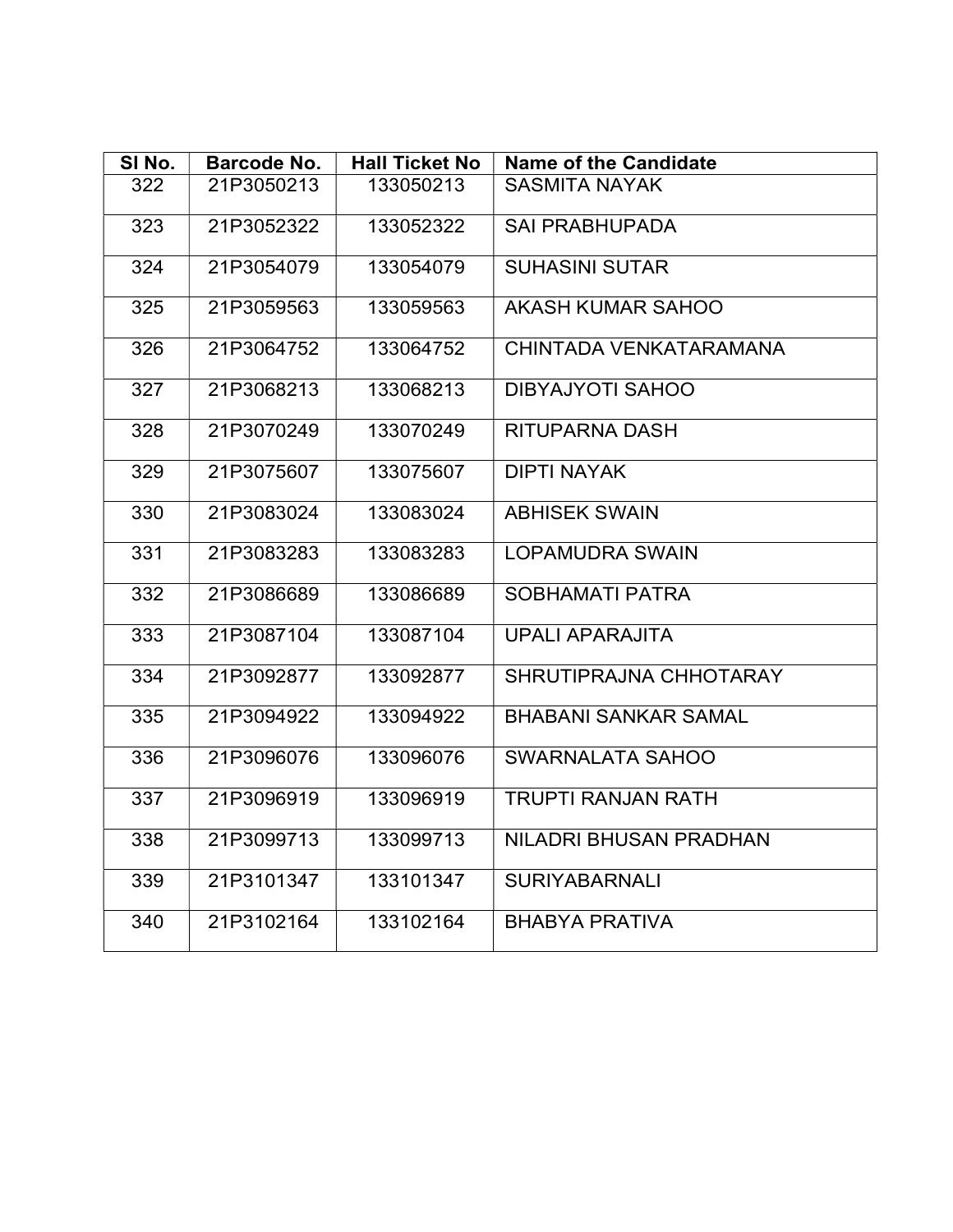#### SEAT ALLOTMENT (CPET-2021) Subject: Botany (1st Sitting); Date of Exam: 31.08.2021 Exam Venue: Department of History (120)

Room No. – 108 & 109

| SI No. | <b>Barcode No.</b> | <b>Hall Ticket No</b> | <b>Name of the Candidate</b> |
|--------|--------------------|-----------------------|------------------------------|
| 341    | 21P3102592         | 133102592             | <b>NEELAN KUMAR SETHI</b>    |
| 342    | 21P3103343         | 133103343             | PRAJNAPARAMITA NANDA         |
| 343    | 21P3103924         | 133103924             | PRIYANKA SENAPATI            |
| 344    | 21P3107483         | 133107483             | PRASANNA KUMAR SAHOO         |
| 345    | 21P3110053         | 133110053             | <b>KAJAL DALAI</b>           |
| 346    | 21P3111663         | 133111663             | <b>BARSARANI PRADHAN</b>     |
| 347    | 21P3113274         | 133113274             | <b>PUJARANI LENKA</b>        |
| 348    | 21P3114252         | 133114252             | <b>DIPTIMAYEE BISWAL</b>     |
| 349    | 21P3114692         | 133114692             | <b>TEJASWINEE DAS</b>        |
| 350    | 21P3117219         | 133117219             | <b>BHAGYASHREE BEHERA</b>    |
| 351    | 21P3117946         | 133117946             | RUDRA KANTA LENKA            |
| 352    | 21P3119419         | 133119419             | <b>SIBASIS MOHANTY</b>       |
| 353    | 21P3119836         | 133119836             | <b>MANAS RANJAN SAHOO</b>    |
| 354    | 21P3122612         | 133122612             | <b>SANGITA BISWAL</b>        |
| 355    | 21P3128489         | 133128489             | <b>ASHUTOSH SWAIN</b>        |
| 356    | 21P3129809         | 133129809             | PRIYANKA CHAMPATIRAY         |
| 357    | 21P3131019         | 133131019             | SMRUTI RANJAN SAHOO          |
| 358    | 21P3131534         | 133131534             | NALINIKANTA PRADHAN          |
| 359    | 21P3132046         | 133132046             | <b>SUBHAM SETHI</b>          |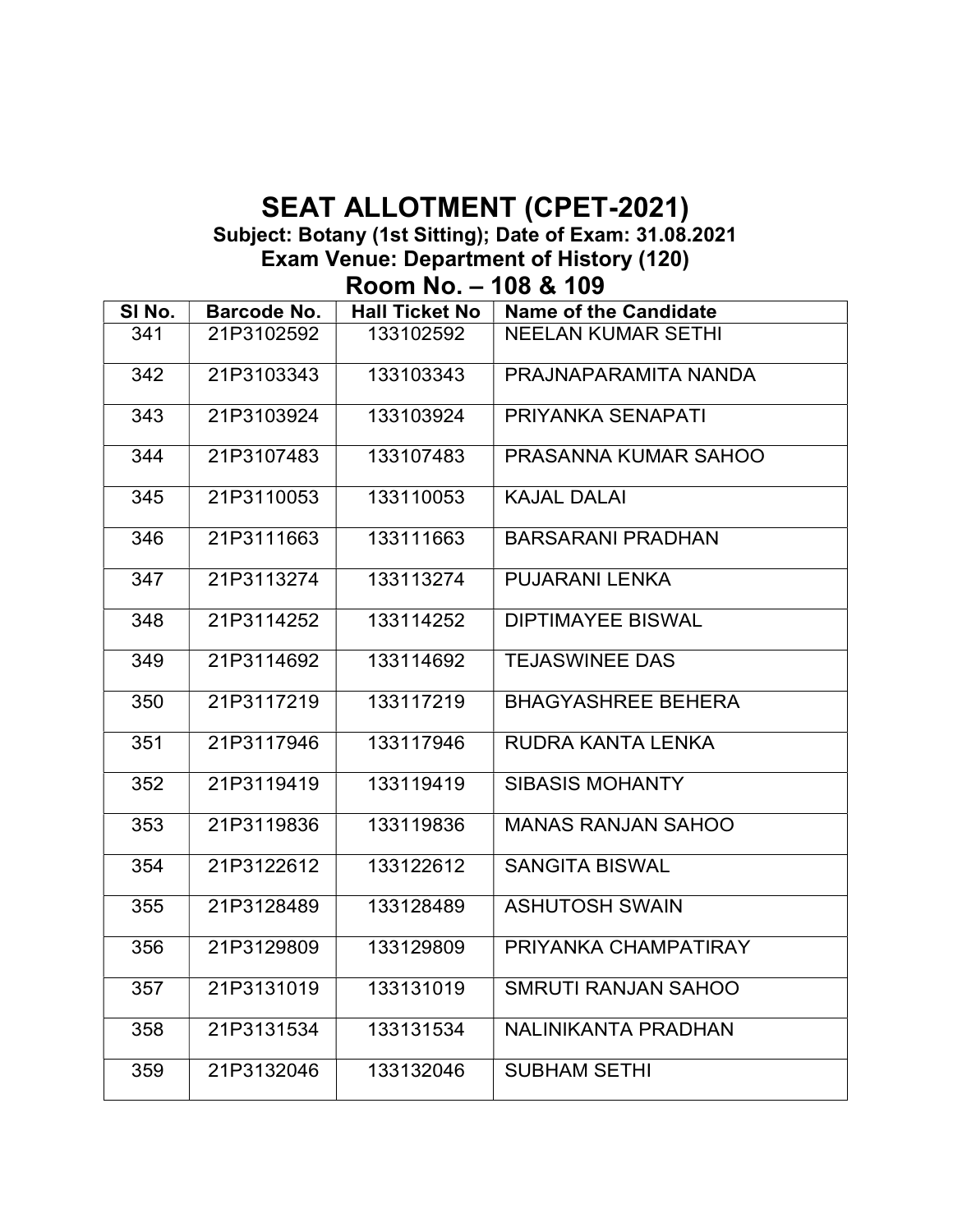| SI No. | Barcode No. | <b>Hall Ticket No</b> | <b>Name of the Candidate</b>             |
|--------|-------------|-----------------------|------------------------------------------|
| 360    | 21P3133612  | 133133612             | <b>AMRITA DAS</b>                        |
| 361    | 21P3138406  | 133138406             | <b>ITISHREE PRADHAN</b>                  |
| 362    | 21P3147374  | 133147374             | <b>SIKTA SUBUDHI</b>                     |
| 363    | 21P3159729  | 133159729             | <b>SUSHREE SUKRUTI</b>                   |
| 364    | 21P3166312  | 133166312             | <b>JASHOBANTA MAJHI</b>                  |
| 365    | 21P3169096  | 133169096             | PRAGYANPRAVA RAY                         |
| 366    | 21P3180814  | 133180814             | <b>BRAJA BIBEK MURMU</b>                 |
| 367    | 21P3181416  | 133181416             | <b>ITISHREE ITIMITA MALLICK</b>          |
| 368    | 21P3181619  | 133181619             | <b>MADHUSMITA BISWAL</b>                 |
| 369    | 21P3198949  | 133198949             | <b>MINATI PALATASINGH</b>                |
| 370    | 21P3206626  | 133206626             | PRITIPRAVA PRIYADARSHINI<br><b>NAYAK</b> |
| 371    | 21P3207816  | 133207816             | <b>SAUNA MURMU</b>                       |
| 372    | 21P3208189  | 133208189             | <b>CHAMPABATI HEMBRAM</b>                |
| 373    | 21P3211614  | 133211614             | <b>MITALI MISHRA</b>                     |
| 374    | 21P3215719  | 133215719             | <b>ANIL KUMAR SWAIN</b>                  |
| 375    | 21P3218836  | 133218836             | PURNIMA MOHANTY                          |
| 376    | 21P3219133  | 133219133             | <b>JHARANABALA KISAN</b>                 |
| 377    | 21P3219826  | 133219826             | <b>BHABANI SANKAR SAHOO</b>              |
| 378    | 21P3221357  | 133221357             | <b>ROJALIN BALIARSINGH</b>               |
| 379    | 21P3227684  | 133227684             | <b>ANKITA ACHARYA</b>                    |
| 380    | 21P3230503  | 133230503             | <b>BIPIN PRADHAN</b>                     |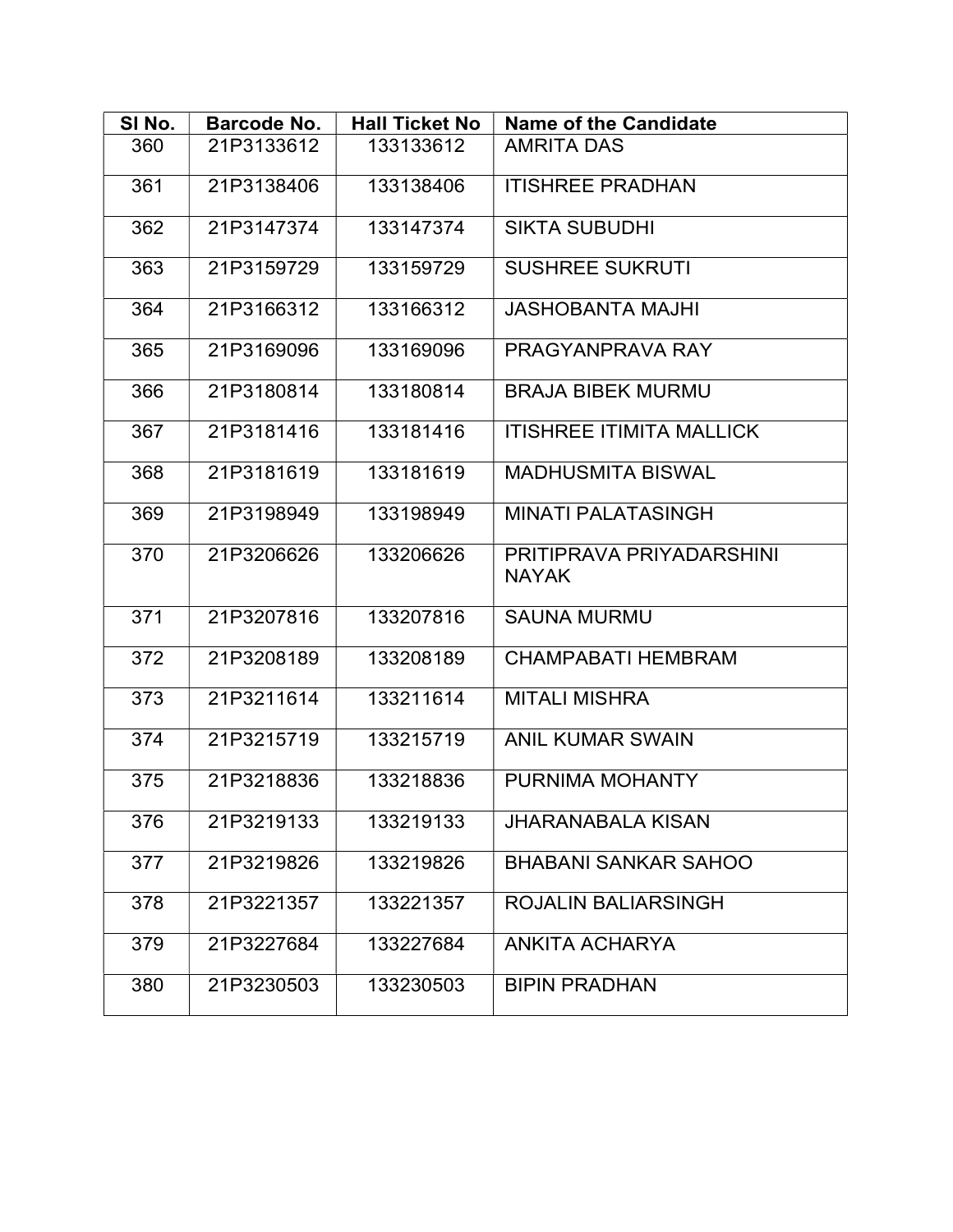Subject: Botany (1st Sitting); Date of Exam: 31.08.2021 Exam Venue: Department of History (120)

Room No. – 111 & 112

| SI No. | Barcode No. | <b>Hall Ticket No</b> | <b>Name of the Candidate</b> |
|--------|-------------|-----------------------|------------------------------|
| 381    | 21P3231466  | 133231466             | <b>SUKALPA SWAGATIKA</b>     |
| 382    | 21P3232027  | 133232027             | SWADHIN KUMAR DAKUA          |
| 383    | 21P3237914  | 133237914             | PRITIRAJ ROUT                |
| 384    | 21P3241519  | 133241519             | PANNAPU ROJEE REDDY          |
| 385    | 21P3244763  | 133244763             | <b>BINAYAK DASH</b>          |
| 386    | 21P3251202  | 133251202             | <b>DURGA CHARAN HEMBRAM</b>  |
| 387    | 21P3252063  | 133252063             | <b>SARITA MOHANTAS</b>       |
| 388    | 21P3253779  | 133253779             | <b>MANASWINI MOHANTY</b>     |
| 389    | 21P3255082  | 133255082             | <b>MONALISHA PATTNAIK</b>    |
| 390    | 21P3258216  | 133258216             | <b>KAJAL</b>                 |
| 391    | 21P3263833  | 133263833             | <b>BANDANA JENA</b>          |
| 392    | 21P3269876  | 133269876             | <b>BISWAJEETA SAHOO</b>      |
| 393    | 21P3276703  | 133276703             | <b>ASHUTOSH BEHERA</b>       |
| 394    | 21P3283209  | 133283209             | <b>JYOTI RANJAN PANDA</b>    |
| 395    | 21P3286587  | 133286587             | <b>SUBHASHREE NAYAK</b>      |
| 396    | 21P3287832  | 133287832             | <b>BIBEKA KUMAR RAY</b>      |
| 397    | 21P3291132  | 133291132             | <b>ITISHREE PRADHAN</b>      |
| 398    | 21P3301013  | 133301013             | <b>SUPRAVA PANDA</b>         |
| 399    | 21P3301206  | 133301206             | <b>TEJASWINEE DAS</b>        |
| 400    | 21P3305056  | 133305056             | <b>BALARAM MALLIK</b>        |
|        |             |                       |                              |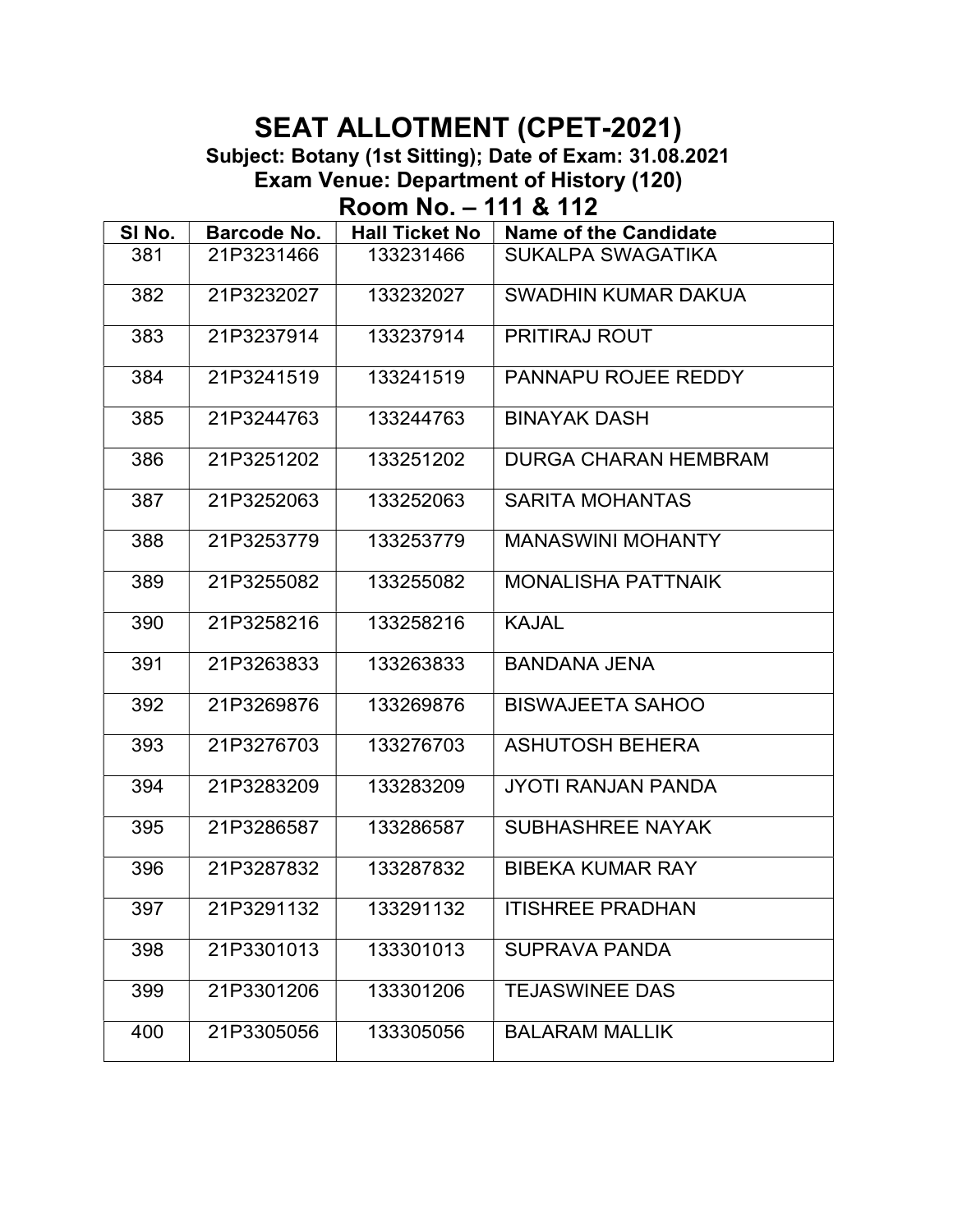Subject: Botany (1st Sitting); Date of Exam: 31.08.2021 Exam Venue: Department of History (120)

Room No. – 113

| <b>SI</b><br>No. | <b>Barcode No.</b> | <b>Hall Ticket No</b> | <b>Name of the Candidate</b>  |
|------------------|--------------------|-----------------------|-------------------------------|
| 401              | 21P3306202         | 133306202             | <b>SUNITA ROUT</b>            |
| 402              | 21P3313242         | 133313242             | <b>MAMINA SAHOO</b>           |
| 403              | 21P3313553         | 133313553             | <b>SUPRAVA DASH</b>           |
| 404              | 21P3314323         | 133314323             | <b>SANJAY KUMAR MARNDI</b>    |
| 405              | 21P3315142         | 133315142             | <b>SANKET BEHERA</b>          |
| 406              | 21P3316462         | 133316462             | <b>PUJARANI ROUT</b>          |
| 407              | 21P3316884         | 133316884             | <b>SRILIPTA PANDA</b>         |
| 408              | 21P3318063         | 133318063             | <b>SANJANA MOHANTY</b>        |
| 409              | 21P3319652         | 133319652             | <b>SURYAKANTA SAHOO</b>       |
| 410              | 21P3320879         | 133320879             | <b>NAMITA MUDULI</b>          |
| 411              | 21P3322262         | 133322262             | <b>MONALISHA PANDA</b>        |
| 412              | 21P3322423         | 133322423             | SUDHANSU SEKHAR GRAHACHARYA   |
| 413              | 21P3322969         | 133322969             | SAILENDRA PRAMANIK            |
| 414              | 21P3325782         | 133325782             | <b>PUJA BEHERA</b>            |
| 415              | 21P3326332         | 133326332             | <b>BARSHA BEHERA</b>          |
| 416              | 21P3326856         | 133326856             | <b>DIBYAJYOTI SETHI</b>       |
| 417              | 21P3330046         | 133330046             | <b>SIBANI PATRA</b>           |
| 418              | 21P3342499         | 133342499             | <b>SUSHREE PUJASHREE PATI</b> |
| 419              | 21P3342663         | 133342663             | <b>BISNUPRIYA PRADHAN</b>     |
| 420              | 21P3352072         | 133352072             | <b>ROJALIN PRADHAN</b>        |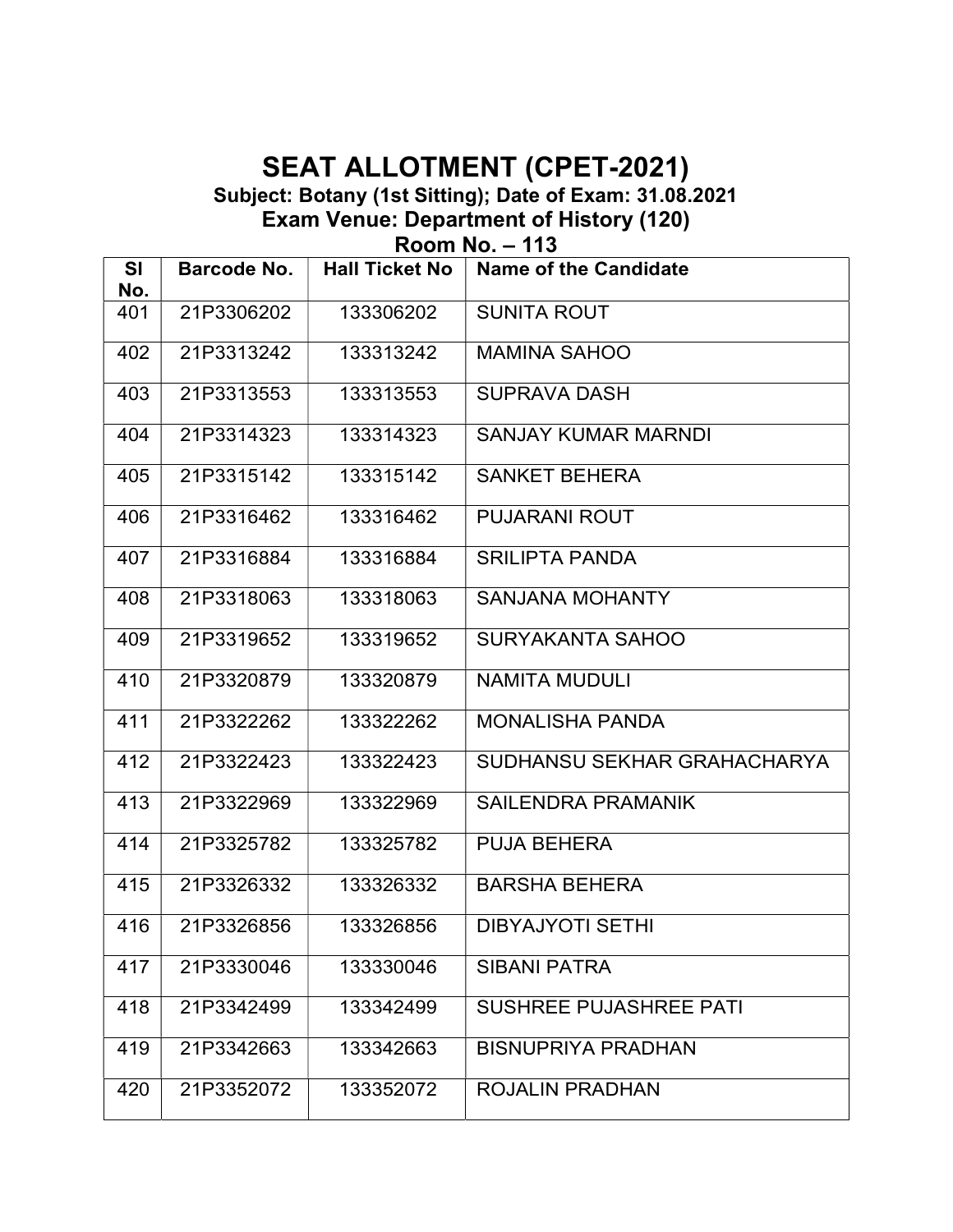Subject: Botany (1st Sitting); Date of Exam: 31.08.2021 Exam Venue: Department of Commerce (100)

Room No. 34

| <b>SI</b><br>No. | <b>Barcode No.</b> | <b>Hall Ticket No</b> | <b>Name of the Candidate</b>  |
|------------------|--------------------|-----------------------|-------------------------------|
| 421              | 21P3352314         | 133352314             | APARNNA BEHERA                |
| 422              | 21P3353169         | 133353169             | <b>SANGEETA PALAI</b>         |
| 423              | 21P3357196         | 133357196             | <b>KRUSHNA PRASAD DAS</b>     |
| 424              | 21P3359134         | 133359134             | NITISH KUMAR BISWAL           |
| 425              | 21P3361202         | 133361202             | <b>AUROBINDO DAS</b>          |
| 426              | 21P3362569         | 133362569             | <b>KUNDAN MAJUMDAR</b>        |
| 427              | 21P3363156         | 133363156             | <b>B S ADITYA NARAYAN DAS</b> |
| 428              | 21P3367193         | 133367193             | SACHIDANANDA MOHANTY          |
| 429              | 21P3368746         | 133368746             | <b>MINATI LAYA</b>            |
| 430              | 21P3369574         | 133369574             | <b>SUSAMA PANDA</b>           |
| 431              | 21P3370929         | 133370929             | <b>JAJNASENEE SUTAR</b>       |
| 432              | 21P3374486         | 133374486             | PUJA KUMARI KANNOJIYA         |
| 433              | 21P3376983         | 133376983             | <b>DIPTIMAYEE SAHOO</b>       |
| 434              | 21P3377203         | 133377203             | <b>GYANARANJAN PARIDA</b>     |
| 435              | 21P3378217         | 133378217             | <b>MOUSUMI PARIDA</b>         |
| 436              | 21P3379144         | 133379144             | <b>SUBHALAXMI SAHOO</b>       |
| 437              | 21P3379264         | 133379264             | SUBHASHREE CHOUDHURY          |
| 438              | 21P3379333         | 133379333             | <b>BIRGAM PAYAL HAINSALA</b>  |
| 439              | 21P3380609         | 133380609             | <b>ANITA DAS</b>              |
| 440              | 21P3384679         | 133384679             | <b>RASMIPRIYA MAJHI</b>       |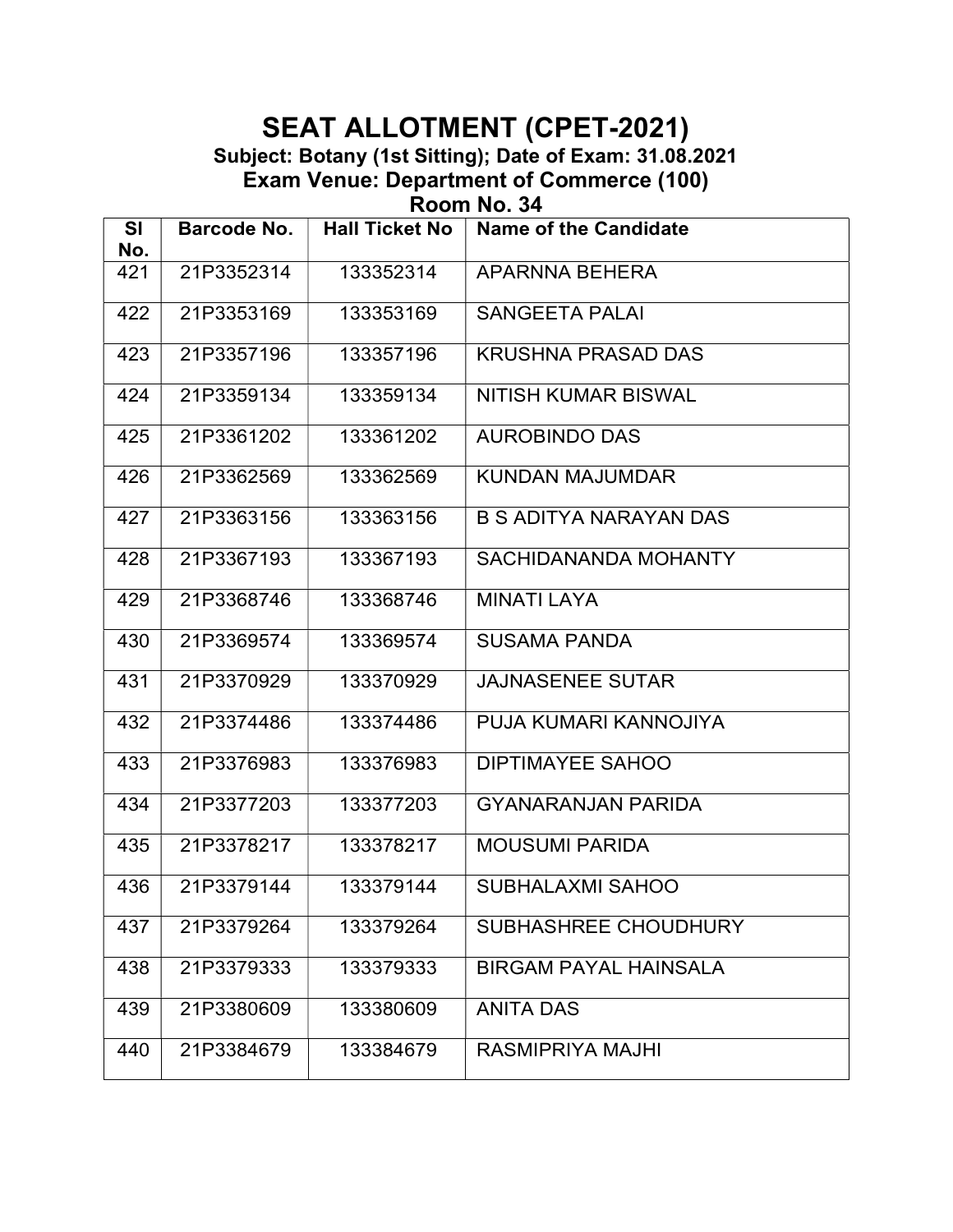| <b>SI</b><br>No. | <b>Barcode No.</b> | <b>Hall Ticket No</b> | <b>Name of the Candidate</b> |
|------------------|--------------------|-----------------------|------------------------------|
| 441              | 21P3386832         | 133386832             | <b>SONALI MOHANTY</b>        |
| 442              | 21P3387379         | 133387379             | <b>BAISAKHI BARIK</b>        |
| 443              | 21P3387834         | 133387834             | <b>SHWETARANI DHAL</b>       |
| 444              | 21P3395019         | 133395019             | <b>ASHUTOSH BEHERA</b>       |
| 445              | 21P3396673         | 133396673             | <b>LAXMI KUMARI</b>          |
| 446              | 21P3402342         | 133402342             | <b>MALAYA KUMAR NAYAK</b>    |
| 447              | 21P3407343         | 133407343             | SHRADHANJALI PRUSTY          |
| 448              | 21P3407493         | 133407493             | <b>SHEETAL KUMARI</b>        |
| 449              | 21P3409433         | 133409433             | <b>MANISHA ROUT</b>          |
| 450              | 21P3412509         | 133412509             | <b>DEEPTIMAYEE SAHOO</b>     |
| 451              | 21P3413103         | 133413103             | <b>SUJATA SAHOO</b>          |
| 452              | 21P3416994         | 133416994             | <b>ALOK MOHANTY</b>          |
| 453              | 21P3417683         | 133417683             | <b>MOUSUMI MOHAPATRA</b>     |
| 454              | 21P3420116         | 133420116             | <b>DIPSHUMAN SAHOO</b>       |
| 455              | 21P3420742         | 133420742             | <b>ANKITA BISWAL</b>         |
| 456              | 21P3420996         | 133420996             | PRADYUMNA KUMAR BEHERA       |
| 457              | 21P3425674         | 133425674             | <b>IQBAL FIDA HOSEN KHAN</b> |
| 458              | 21P3429273         | 133429273             | PREMASPADA GLORY LIMA        |
| 459              | 21P3438266         | 133438266             | <b>PUJA PATRA</b>            |
| 460              | 21P3438926         | 133438926             | <b>SHASHIKANTA DAS</b>       |
| 461              | 21P3440179         | 133440179             | SATYABRATA MUDULY            |
| 462              | 21P3447894         | 133447894             | SUSHREE SUCHISMITA SENAPATI  |
| 463              | 21P3450723         | 133450723             | ALEKH PRASAD ROUT            |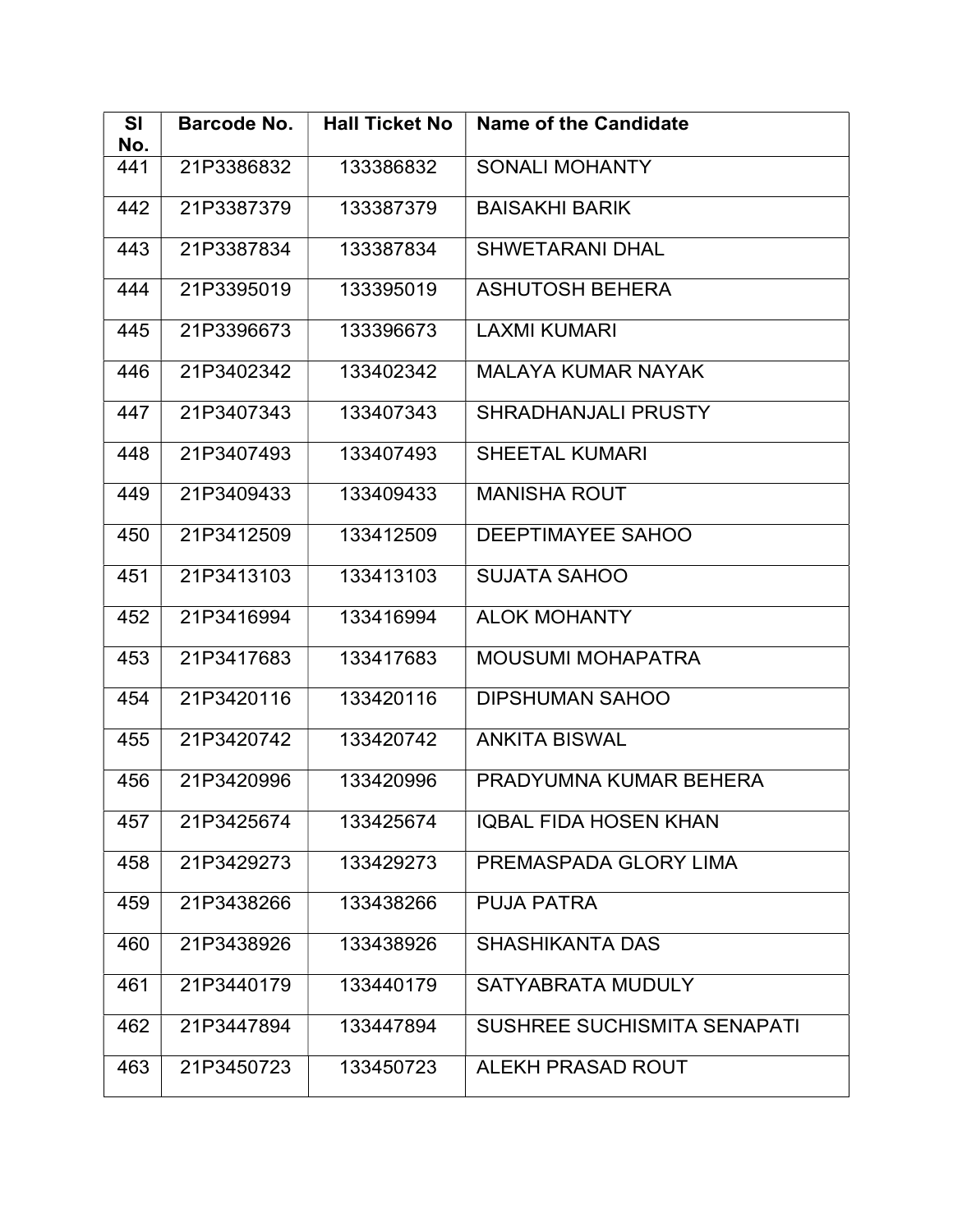| <b>Hall Ticket No</b><br><b>Name of the Candidate</b><br><b>SI</b><br><b>Barcode No.</b> |  |
|------------------------------------------------------------------------------------------|--|
| No.<br>464<br>21P3453323<br>133453323<br><b>MRUTYUNJAYA RAUTARAY</b>                     |  |
| 465<br>21P3457307<br>133457307<br><b>UMANTA KUMAR SAHU</b>                               |  |
| 21P3459039<br>133459039<br><b>MANASI SAHOO</b><br>466                                    |  |
| <b>SAMBEET KUMAR</b><br>467<br>21P3462933<br>133462933                                   |  |
| <b>SARITA SWAIN</b><br>468<br>21P3468076<br>133468076                                    |  |
| <b>TANMAYA PARIDA</b><br>21P3469109<br>133469109<br>469                                  |  |
| 21P3469564<br><b>DIBYARANJAN BEHERA</b><br>470<br>133469564                              |  |
| <b>ANKITA JENA</b><br>471<br>21P3470902<br>133470902                                     |  |
| 472<br>21P3473796<br>133473796<br><b>PRAVAS KUMAR SWAIN</b>                              |  |
| 21P3474059<br>133474059<br>PRITIJINTA MOHANTY<br>473                                     |  |
| <b>PUJA SWAIN</b><br>21P3478876<br>133478876<br>474                                      |  |
| 21P3480032<br>133480032<br><b>SATYAJIT SAHOO</b><br>475                                  |  |
| PRIYANKA MOHANTY<br>21P3482972<br>133482972<br>476                                       |  |
| <b>SACHIDANANDA CHHATOI</b><br>21P3491882<br>133491882<br>477                            |  |
| <b>ANWESHA DAS</b><br>478<br>21P3497759<br>133497759                                     |  |
| 479<br>21P3498152<br>133498152<br>PRABIRAKANTA PANI                                      |  |
| 21P3501122<br>133501122<br><b>SUCHISMITA BARIK</b><br>480                                |  |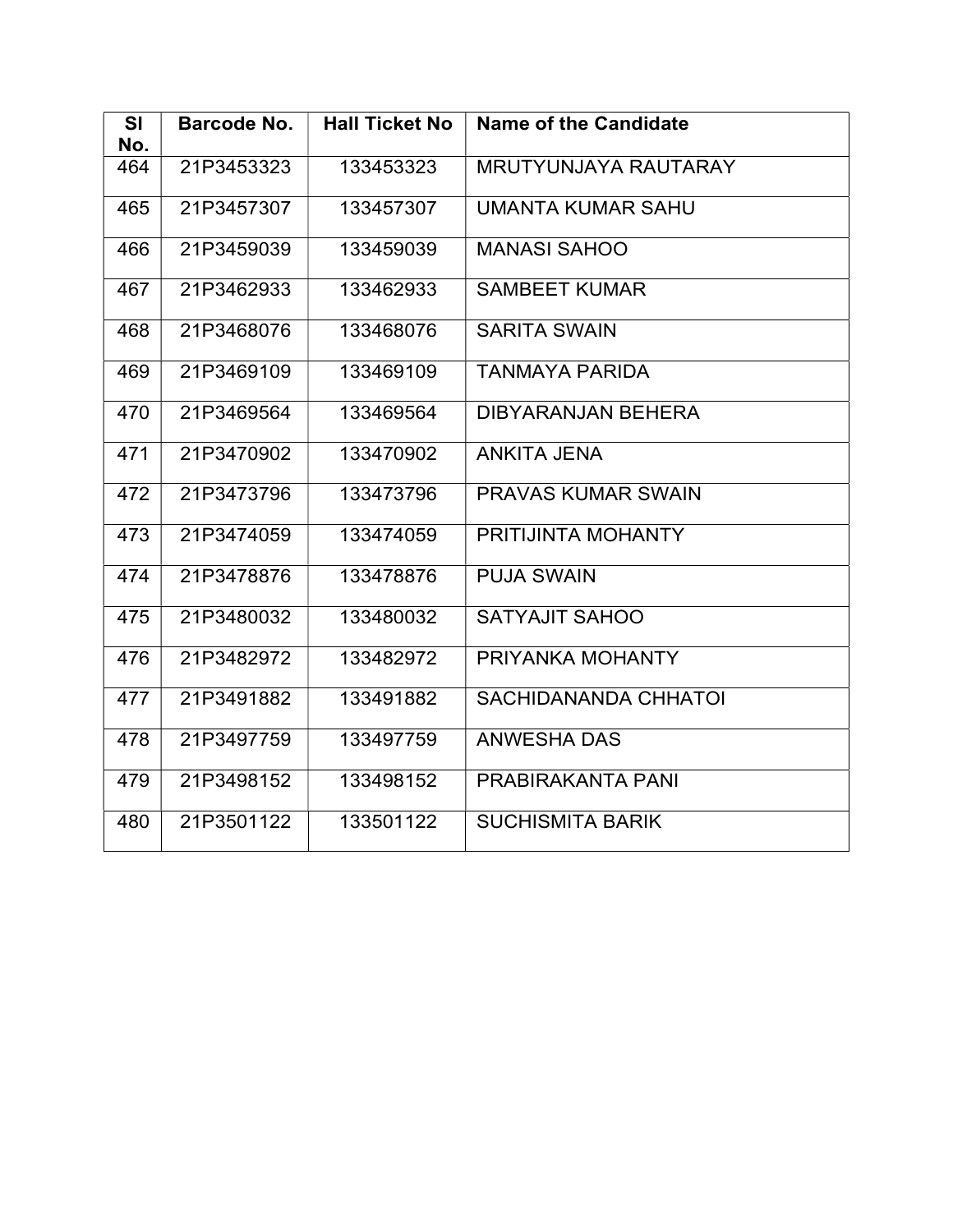Subject: Botany (1st Sitting); Date of Exam: 31.08.2021 Exam Venue: Department of Commerce (100)

Room No. 02

| <b>SI</b><br>No. | Barcode No. | <b>Hall Ticket No</b> | <b>Name of the Candidate</b>    |
|------------------|-------------|-----------------------|---------------------------------|
| 481              | 21P3501433  | 133501433             | PRITAM RANJAN PARIDA            |
| 482              | 21P3502329  | 133502329             | <b>SUCHISMITA MAHANTA</b>       |
| 483              | 21P3503593  | 133503593             | <b>LAXMAN HEMBRAM</b>           |
| 484              | 21P3503652  | 133503652             | SMRUTIRANJAN PANDA              |
| 485              | 21P3507113  | 133507113             | <b>SUSHREE SANGITA DASH</b>     |
| 486              | 21P3508159  | 133508159             | <b>CHINMAYA ROUT</b>            |
| 487              | 21P3511097  | 133511097             | AMIT KUMAR MAHAPATRA            |
| 488              | 21P3511436  | 133511436             | <b>GHANASHYAM SATNAMI</b>       |
| 489              | 21P3518146  | 133518146             | <b>SIBA ASISH ROUT</b>          |
| 490              | 21P3520309  | 133520309             | <b>BIRANCHI NARAYAN PATNAIK</b> |
| 491              | 21P3520824  | 133520824             | <b>BISWAJIT SAMANTARAY</b>      |
| 492              | 21P3521316  | 133521316             | <b>ARIJIT MOHAPATRA</b>         |
| 493              | 21P3522729  | 133522729             | <b>BANITA RAM</b>               |
| 494              | 21P3523892  | 133523892             | <b>KALYANI NAYAK</b>            |
| 495              | 21P3524093  | 133524093             | <b>BISWARANJAN PRATAPSINGH</b>  |
| 496              | 21P3524802  | 133524802             | <b>JAYANTI DAS</b>              |
| 497              | 21P3526513  | 133526513             | <b>SANUJ KUMAR PRADHAN</b>      |
| 498              | 21P3537143  | 133537143             | SANDIP KUMAR SAHOO              |
| 499              | 21P3541433  | 133541433             | SATABDI SATYAPRAGNYA SWAIN      |
| 500              | 21P3541446  | 133541446             | <b>AFRIN NAAZ</b>               |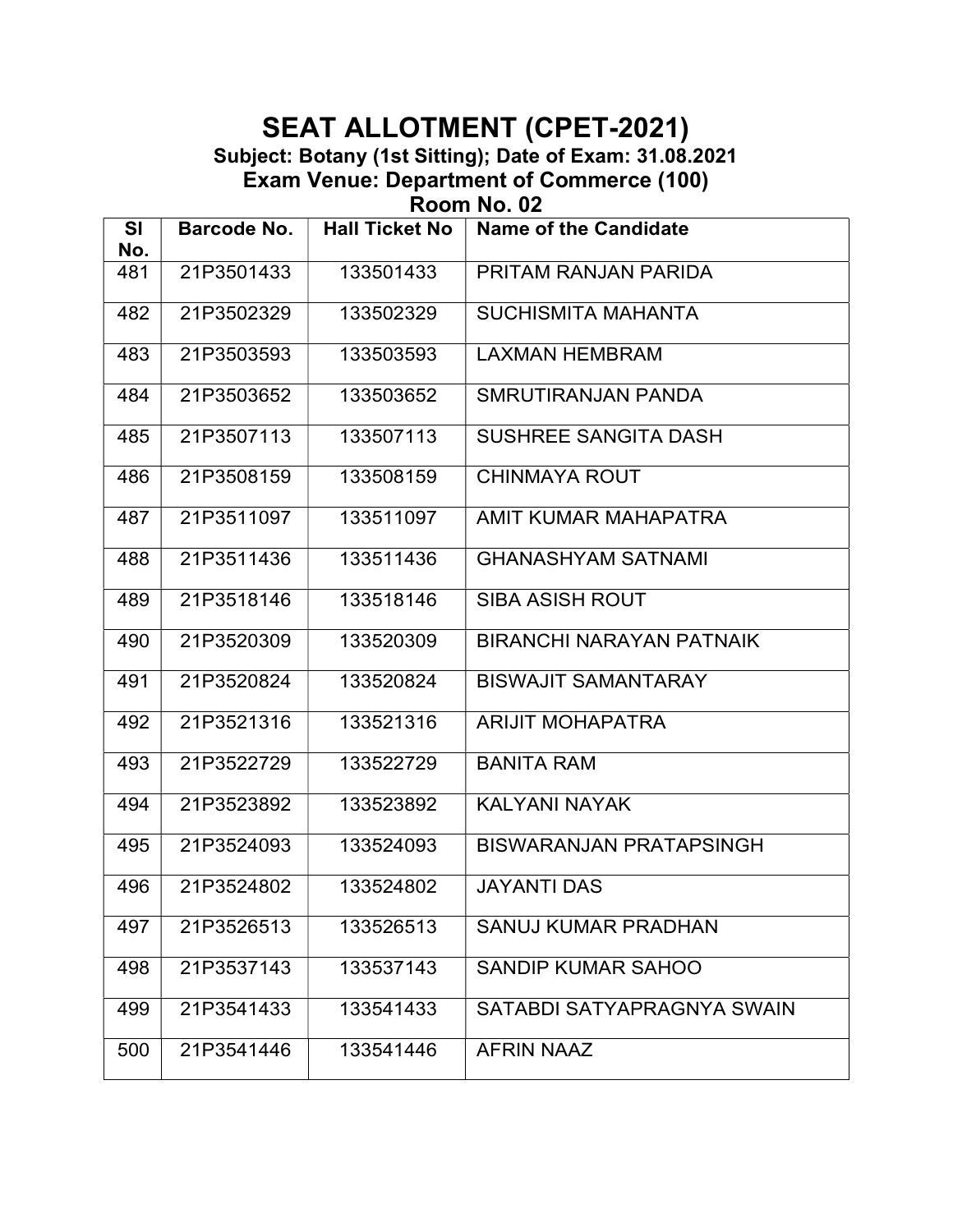Subject: Botany (1st Sitting); Date of Exam: 31.08.2021 Exam Venue: Department of Commerce (100)

Room No. 18

| <b>SI</b><br>No. | Barcode No. | <b>Hall Ticket No</b> | <b>Name of the Candidate</b>    |  |
|------------------|-------------|-----------------------|---------------------------------|--|
| 501              | 21P3544474  | 133544474             | <b>BHABYAMAYEE DAS</b>          |  |
| 502              | 21P3545232  | 133545232             | <b>JYOTIRMAYEE ROUT</b>         |  |
| 503              | 21P3546946  | 133546946             | <b>KARISMA DAS</b>              |  |
| 504              | 21P3550542  | 133550542             | PRANGYASHREE PARIPURNA          |  |
| 505              | 21P3550762  | 133550762             | <b>MONALISA BARIK</b>           |  |
| 506              | 21P3551219  | 133551219             | <b>ANKIT BAG</b>                |  |
| 507              | 21P3551659  | 133551659             | <b>ROJALIN MOHANTY</b>          |  |
| 508              | 21P3555223  | 133555223             | <b>DEEPTIMAYEE MISHRA</b>       |  |
| 509              | 21P3557442  | 133557442             | <b>JYOTIRMAYEE BHANJA</b>       |  |
| 510              | 21P3559139  | 133559139             | PRIYANKA SATAPATHY              |  |
| 511              | 21P3566986  | 133566986             | <b>K SIPRA SEPHALI</b>          |  |
| 512              | 21P3571314  | 133571314             | <b>IPSITA PRIYADARSHINI</b>     |  |
| 513              | 21P3572713  | 133572713             | <b>BISWAJIT SWAIN</b>           |  |
| 514              | 21P3578152  | 133578152             | ALEKH PRASAD ROUT               |  |
| 515              | 21P3580633  | 133580633             | <b>MOHANLAL PREMRANJAN NAIK</b> |  |
| 516              | 21P3586089  | 133586089             | PRAVAS PRALAYA PARIDA           |  |
| 517              | 21P3589393  | 133589393             | <b>TRUPTI DAS SENAPATI</b>      |  |
| 518              | 21P3591039  | 133591039             | <b>SUJATA PANDA</b>             |  |
| 519              | 21P3592874  | 133592874             | <b>SASMITA PRUSTY</b>           |  |
| 520              | 21P3592946  | 133592946             | PREETINANDA BARIK               |  |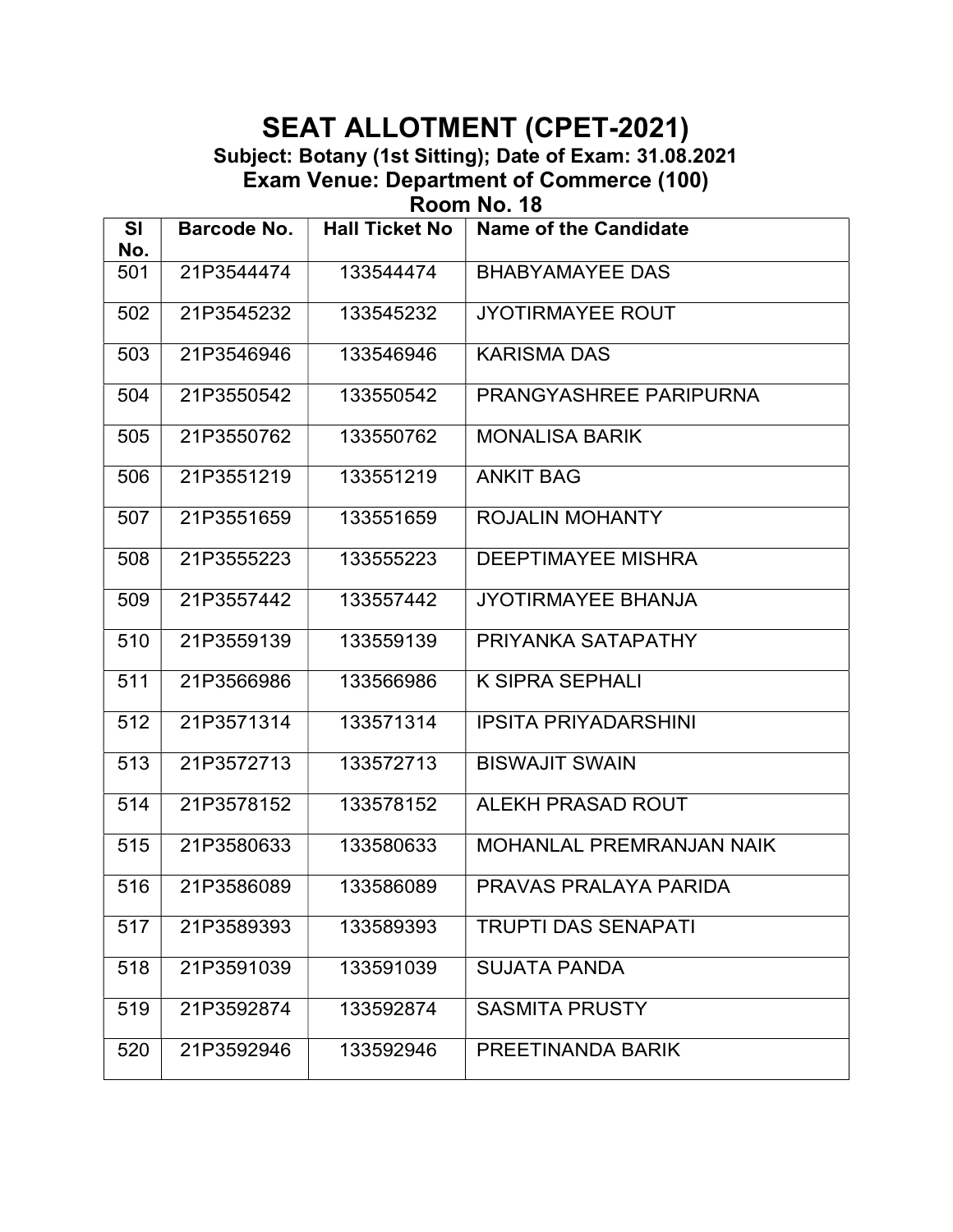#### SEAT ALLOTMENT (CPET-2021) Subject: Botany (1st Sitting); Date of Exam: 31.08.2021 Exam Venue: Department of Botany (50) B.P. Memorial Hall

| SI No. | Barcode No. | <b>Hall Ticket No</b> | <b>Name of the Candidate</b> |  |
|--------|-------------|-----------------------|------------------------------|--|
| 521    | 21P3596143  | 133596143             | <b>DEEPAK NAIK</b>           |  |
| 522    | 21P3596886  | 133596886             | <b>SIDHANTA RATH</b>         |  |
| 523    | 21P3611574  | 133611574             | <b>SUSHREE LATIKA MISHRA</b> |  |
| 524    | 21P3615094  | 133615094             | BIDYUSHA PRIYADARSHINI PATRA |  |
| 525    | 21P3615936  | 133615936             | <b>BHABANI SANKAR TUNG</b>   |  |
| 526    | 21P3618356  | 133618356             | <b>MADHUMITA MAHAPATRA</b>   |  |
| 527    | 21P3620116  | 133620116             | <b>ALOKA KUMAR SAHOO</b>     |  |
| 528    | 21P3642217  | 133642217             | <b>IPSITA ROUT</b>           |  |
| 529    | 21P3645533  | 133645533             | SIDDHARTHA KUMAR MISHRA      |  |
| 530    | 21P3646589  | 133646589             | <b>SUSHREE SUMAN BEHERA</b>  |  |
| 531    | 21P3647862  | 133647862             | <b>ALEKH PRASAD ROUT</b>     |  |
| 532    | 21P3649292  | 133649292             | <b>SILU BEHERA</b>           |  |
| 533    | 21P3655637  | 133655637             | SNIGDHAMAYEE NAYAK           |  |
| 534    | 21P3656904  | 133656904             | SWAYANG SWAGATA SAHOO        |  |
| 535    | 21P3662649  | 133662649             | <b>GODABARI SAHOO</b>        |  |
| 536    | 21P3668083  | 133668083             | <b>BANITA MAHANTA</b>        |  |
| 537    | 21P3669232  | 133669232             | DIBYAJYOTI MOHANTY           |  |
| 538    | 21P3674973  | 133674973             | <b>LOCHANI MALLICK</b>       |  |
| 539    | 21P3677206  | 133677206             | <b>SUBHASMITA DHAL</b>       |  |
| 540    | 21P3677584  | 133677584             | <b>DIPTIMANI BHAKTA</b>      |  |
| 541    | 21P3677779  | 133677779             | <b>MANOJ KUMAR JENA</b>      |  |
| 542    | 21P3678066  | 133678066             | <b>DEBASISH MAHAPATRA</b>    |  |
| 543    | 21P3679444  | 133679444             | PAYAL MOHANTY                |  |
| 544    | 21P3688702  | 133688702             | <b>SUBHAM BEHERA</b>         |  |
| 545    | 21P3689564  | 133689564             | <b>SUCHISMITA BARAD</b>      |  |
| 546    | 21P3691717  | 133691717             | <b>GAYATRI ROUT</b>          |  |